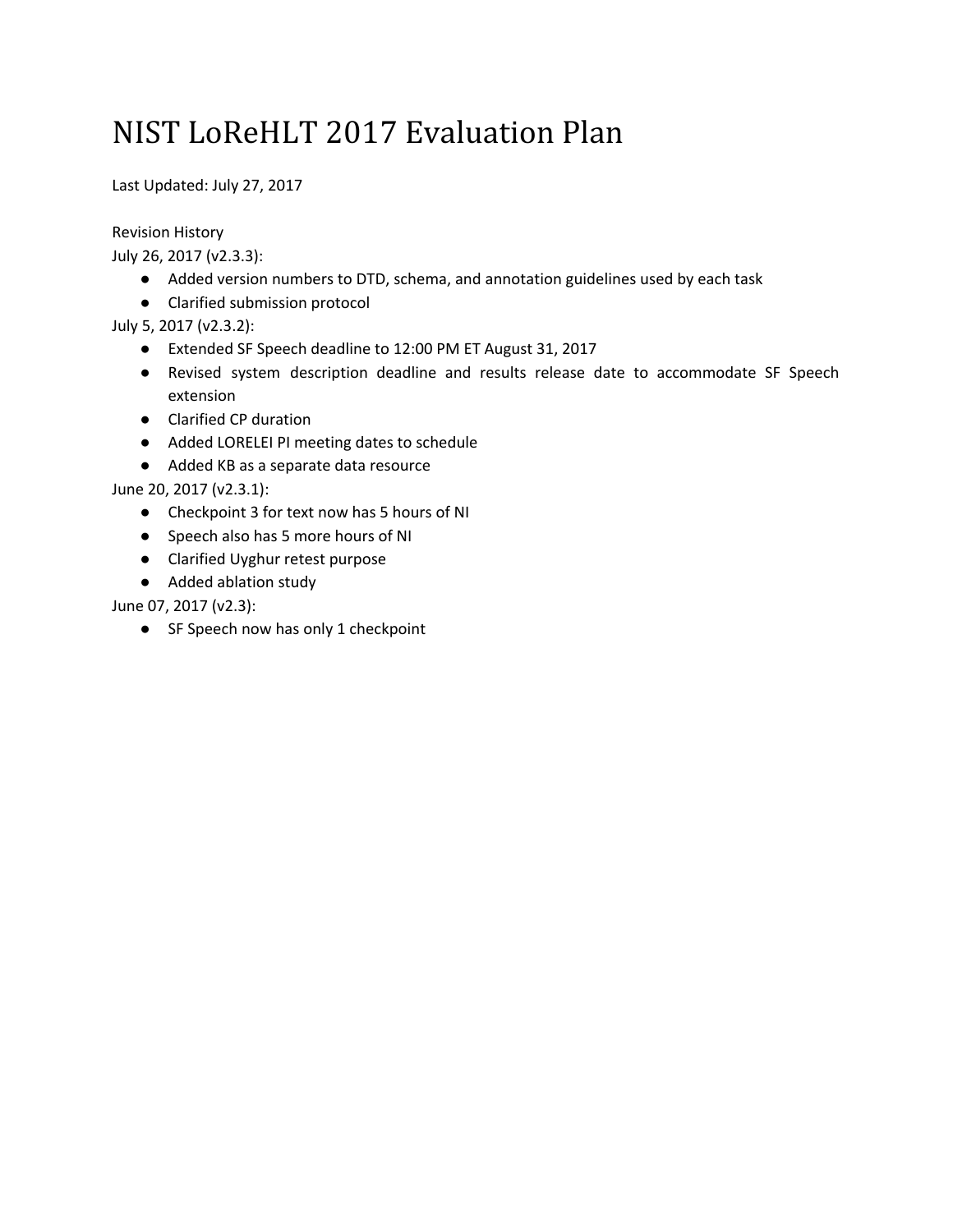## 1 Introduction

The 2017 LoReHLT evaluation is the second evaluation in the NIST Low Resource Human Language Technology evaluation series that began in 2016. The series was designed in collaboration with the DARPA Low Resource Languages for Emergent Incidents (LORELEI) Program to develop human language technology (HLT) that can support rapid and effective response to emerging incidents where the language resources are very limited. As such, LORELEI aims to develop capabilities that can extract knowledge from foreign language sources quickly. This document describes the evaluation specifications of the component evaluation conducted by NIST to assess the performance and track the progress made.

While the 2017 evaluation will be similar to the 2016 evaluation in many respects, the 2017 evaluation will include two surprise languages instead of one. The situation frame task will be extended to speech data. Additionally, there will be no distinction between primary or contrastive systems, and teams can submit up to 10 submissions per checkpoint and will be able to get score feedback on 10% of the dataset; and finally organization of submissions into ensembles will be done at the last checkpoint.

Participation in the NIST Low Resource Human Language Technology (LoReHLT) evaluation is required for all DARPA LORELEI performers responsible for the relevant component technologies in LORELEI. The evaluation is also open to all researchers who find the evaluation tasks of interest. There is no cost to participate. However, participants are expected to attend a post-evaluation workshop to present and discuss their systems and results at their own expense. Information and updates about the component evaluation will be posted to the NIST LoReHLT website<sup>1</sup>.

## 2 Evaluation Tasks

There are four evaluation tasks. LORELEI performers are required to participate in the tasks as outlined by their Statement of Work. Open participants (non-LORELEI performers) can participate in any and all tasks.

- **Machine Translation (MT)** for each document, automatically translate it from a given incident language (IL) to English. For MT specific requirements, see Section [14.](#page-13-0)
- **Situation Frame Text** for each document, automatically generate Situation Frames covered in the document. For SF Text specific requirements, see Section [15.](#page-14-0)
- **•** Situation Frame Speech<sup>2</sup> for each audio recording, automatically generate Situation Frames covered in the recording. For SF Speech specific requirements, see Section [16.](#page-18-0)
- **Entity Discovery and Linking (EDL)** for each document, identify the named mentions, classify 3 them into pre-defined entity types, and link the mentions to a knowledge base. For EDL specific requirements, see Section [17](#page-23-0).

<sup>1</sup> [http:/www.nist.gov/itl/iad/mig/lorehlt17-evaluations](http://www.nist.gov/itl/iad/mig/lorehlt17-evaluations)

<sup>&</sup>lt;sup>2</sup> It is expected that both SF tasks (text and speech) will converge in future years, but for 2017 they are two separate tasks due to slightly different task definitions and data annotated to different guidelines.

<sup>&</sup>lt;sup>3</sup> This task has evolved from a simple named entity recognition task (identifying and classifying named mentions as required in LoReHLT16) to include also linking these named mentions to a knowledge base.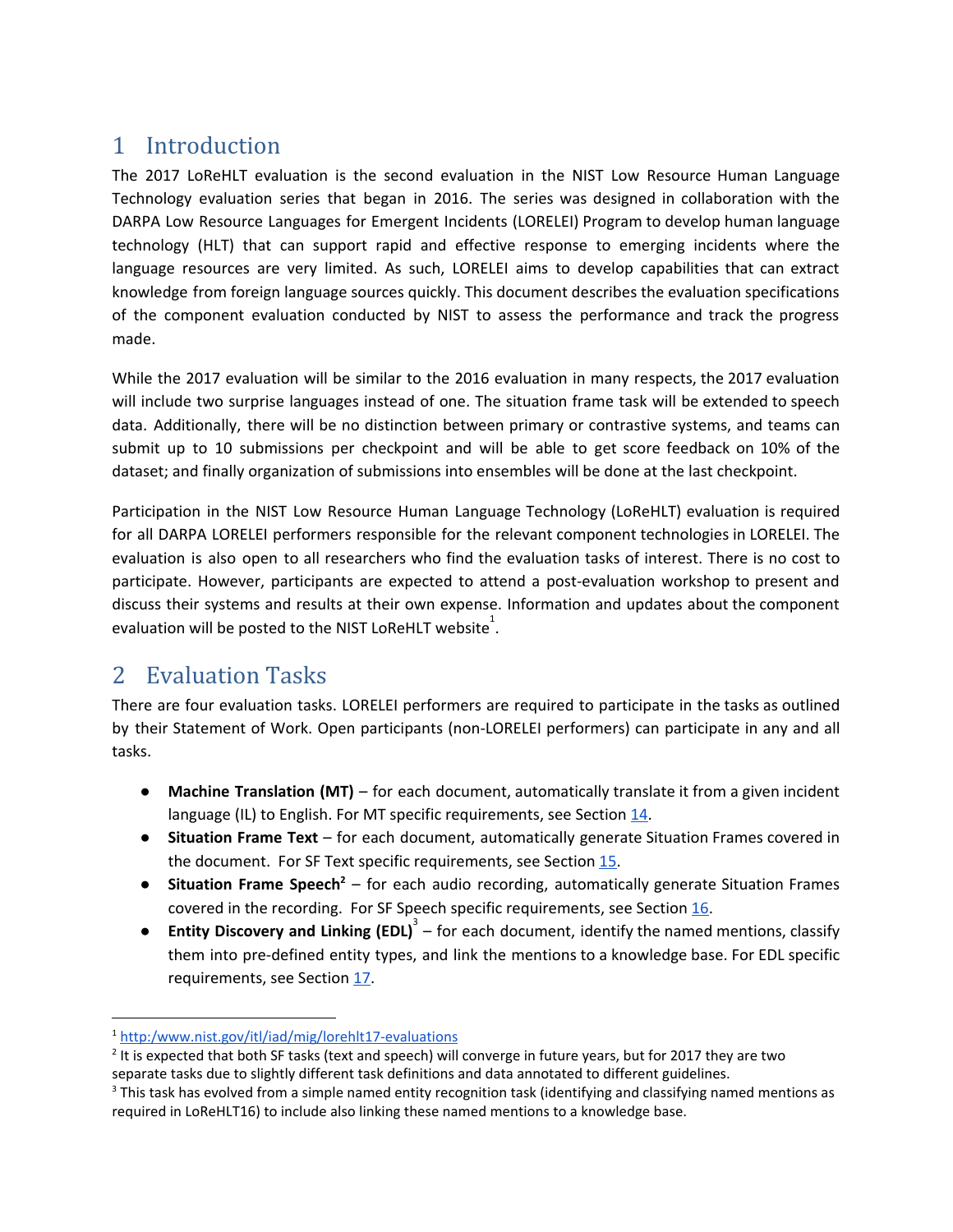## 3 Time Machine Principle

The LoReHLT evaluation focuses on evaluating technologies that can support rapid and effective response to emerging incidents (e.g., earthquake, hurricane) in a low resource language (also referred to as incident language). As such, a portion of the evaluation data contains incident-relevant data. To make the evaluation feasible, the incident must already have happened to make data collection for system training and testing possible. To mimic that the incident has not happened yet, systems should not mine for data about the incident in any language and developers should not ask the native informant about the incident after the incident is announced as both would constitute "knowing the future". In a live situation, information about the incident will develop over time, and systems will get to learn more about it. This is being simulated by the additional training data teams will be given in the Constrained training condition. However, this situation is harder to simulate with the native informant, so to make the evaluation easier to manage, developers are not allowed to ask the native informant about the  $incident<sup>4</sup>$ .

Mining for all incidents from the internet (e.g., create SFs for all incidents found on the internet) would violate the time machine principle described above unless teams can categorize their incidents by date and can quickly roll back to the time before the incident, when the incident is announced<sup>5</sup>.

## 4 Training Conditions

For each evaluation task, there are two training conditions (constrained and unconstrained) that differentiate the amount/source of incident language-related training material without preventing/excluding multilingual resources and technologies. Prior to the incident and incident language announcement, teams can assemble multilingual resources/technologies/etc. to build their system so long as the resources are multilingual-focused in nature. Teams will be also given some resources to use; those resources are described in Section [5.](#page-3-0) Serendipitous inclusion of the incident language data in a multilingual system is allowed and must be documented in the system description. The use of pre-existing, mono-lingual technologies for the incident language is allowed as long as the technology is not a LoReHLT task. For instance, running the evaluation data through GoogleTranslate™ is not permitted since MT is a LoReHLT task.

● **Constrained** – The intent of the *constrained* training condition is to test multilingual systems that are re-targeted to an incident language using a fixed set of incident language resources after the incident and the incident language are announced. The fixed set is described in Section [5,](#page-3-0) and no other incident or non-incident language materials (i.e., parallel text, speech corpora, etc.) are permitted. In addition, knowledge about the incident language gained from the Native Language Informant within the allotted time and followed the procedures outlined in Section  $\overline{I}$ is permitted. Prior to the incident and incident language announcement, teams can assemble

<sup>&</sup>lt;sup>4</sup> Please see Section 7 for a complete guidelines regarding the native informant usage.

<sup>&</sup>lt;sup>5</sup> If teams cannot roll back, they cannot use the data in the constrained training condition. Teams will be allowed to use it in the unconstrained condition if and only if they can demonstrate performance difference due to knowledge of the future.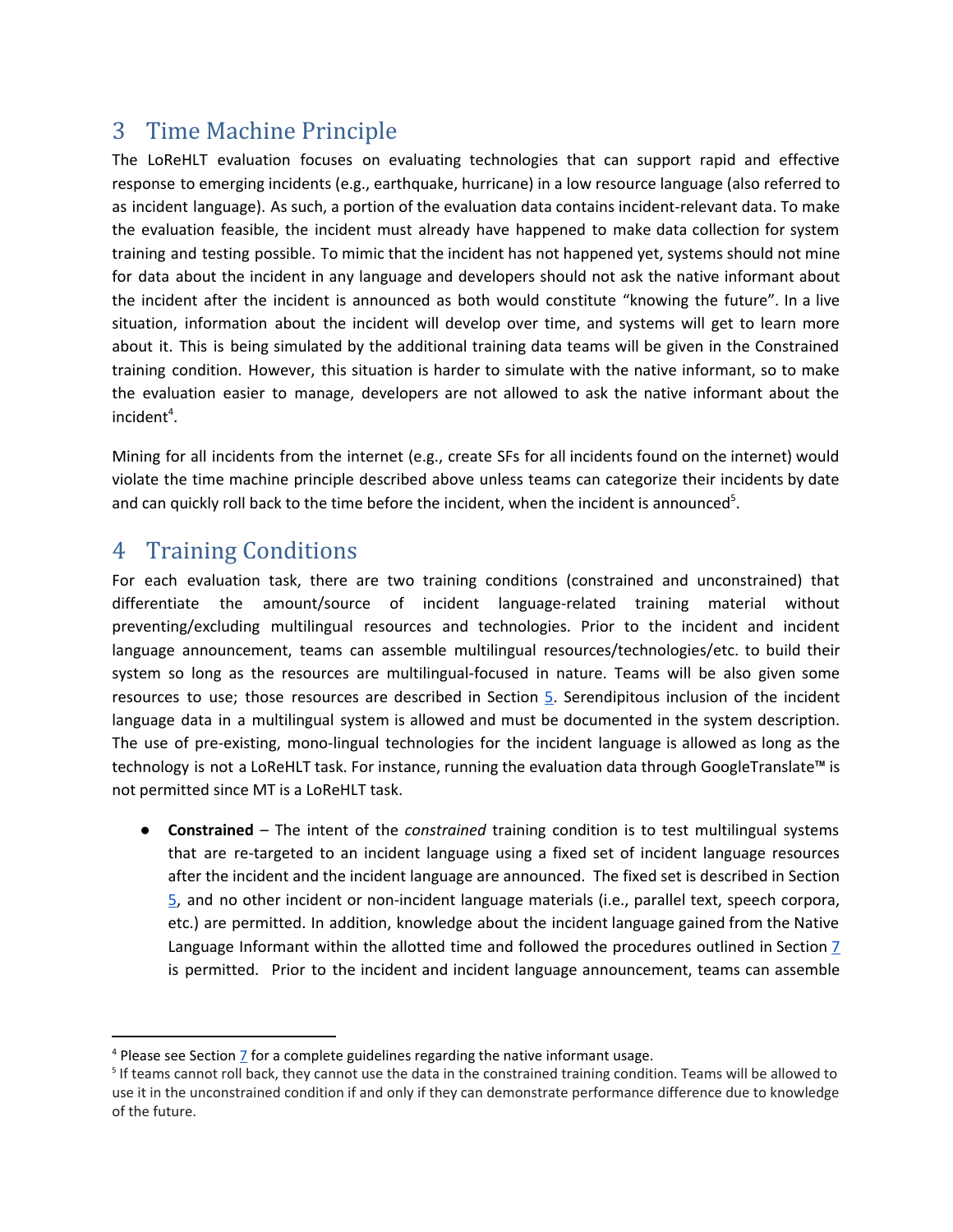mono- and bi-lingual resources so long as they do not include the incident language. The constrained training condition is **required for each task participated in**.

● **Unconstrained** – The intent of the *unconstrained* training condition is to see performance gain when additional publicly available data are allowed (outside of what is described in Section [5\)](#page-3-0). Teams can mine for additional data but should not violate the time machine principle by mining specifically for incident-related data after the incident is announced. Teams can use additional Native Informant time beyond the limits in Section  $Z^6$ . Prior to the incident and incident language announcement, teams can assemble mono- and bi-lingual resources including those in the incident language. The unconstrained training condition is **optional but encouraged**.

## <span id="page-3-0"></span>5 Baseline Training Data

For each evaluation task, a set of non-IL data resources will be provided by the LDC for training prior to the evaluation period. To obtain this data, open participants must register to participate and sign the license agreement which can be found on the NIST LoReHLT website.

Each task (MT, SF Text, SF Speech, or EDL) has its own annotation guidelines. If you are an open participant and do not have direct access to the annotation guidelines, please contact LDC [\(lorelei-poc@ldc.upenn.edu\)](mailto:lorelei-poc@ldc.upenn.edu) for the LoReHLT translation, situation frame text, or entity discovery and linking guidelines and Appen (TBD) for the LoReHLT situation frame speech annotation guidelines.

## 6 Evaluation Data

The LoReHLT17 will have **two** incident languages which will be referred as IL5 and IL6. Each incident language follows the same data component and format as described below.

### 6.1 Component Definition & Release Plan

MT, EDL, and SF Text will be evaluated at all three checkpoints while SF Speech will be evaluated only at the last checkpoint. The LDC will release both the text and speech data for both ILs in an encrypted format (see Section [6.4\)](#page-4-0) at the Pre-IL Announcement stage, and NIST releases the appropriate decryption key(s) at the later stages listed below. Both ILs follow the same data release schedule. The stages are:

- Pre-IL Announcement (Aug 4)
	- o **KB:** Encrypted knowledge base released
	- o **Set 0**: Encrypted pre-incident IL training data released
	- o **Set 1**: Encrypted incident/post-incident IL training data set 1 released
	- o **Set 2**: Encrypted incident/post-incident IL training data set 2 released
	- o **Set S**: Encrypted incident/post-incident English Scenario Model released
	- o **Set E**: Encrypted incident/post-incident IL text evaluation data released
	- **0** Set 0 Speech<sup>7</sup>: Encrypted IL training data released
	- o **Set E Speech:** Encrypted IL speech evaluation data released

<sup>&</sup>lt;sup>6</sup> LORELEI performers must make prior arrangements directly with Appen if they want additional time with the native informant.

 $<sup>7</sup>$  Appen refers to this set as dev in their documentation.</sup>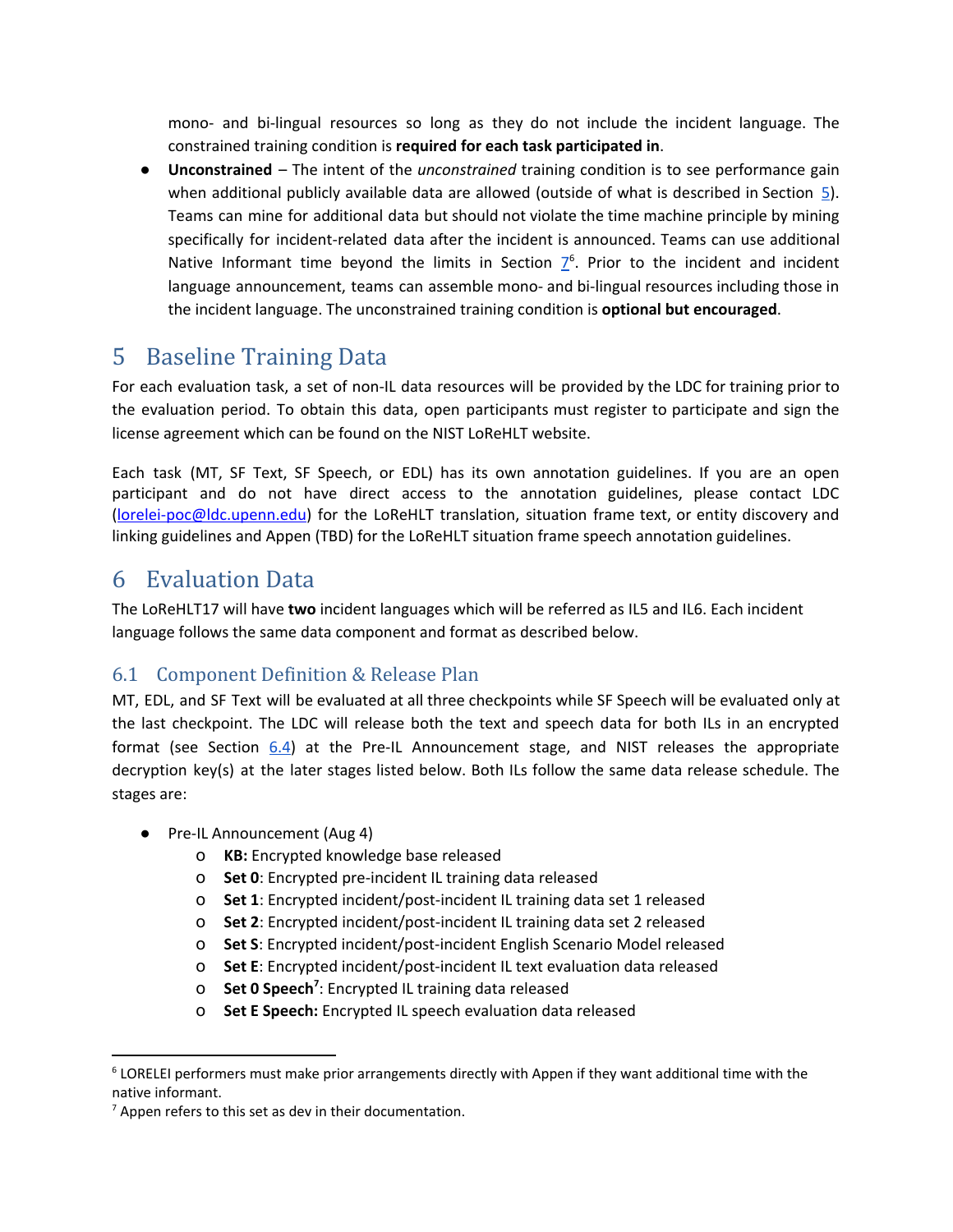- $\bullet$  IL Announcement (12:00 $^8$  ET Aug 7)
	- o Identity of IL announced
	- o Decryption keys for **KB**, **Set 0** and **Set E** released
- Evaluation Checkpoint 1 (12:15 ET Aug 7 12:00 ET Aug 10)
	- o Train with data from **Set 0** begins
	- o Submission due at the end of Evaluation Checkpoint 1
	- $\sigma$  At the end of Evaluation Checkpoint 1 and after submission is made<sup>9</sup>, decryption keys for **Set 1** and **Set S** released
- Evaluation Checkpoint 2 (12:15 ET Aug  $7 12:00$  ET Aug 17)
	- o Train with data from **Set 0** begins
	- o Train with data from **Set 1** and **Set S** begins
	- o Submission due at the end of Evaluation Checkpoint 2
	- o At the end of Evaluation Checkpoint 2 and after submission is made, decryption keys for **Set 2, Set 0 Speech,** and **Set E Speech** released
- Evaluation Checkpoint 3 (12:15 ET Aug 7 12:00 ET Aug 24 for MT, EDL, SF Text and 12:00 ET Aug 31 for SF Speech)
	- o Train with data from **Set 0** begins
	- o Train with data from **Set 1** and **Set S** begins
	- o Train with data from **Set 2** (and **Set 0 Speech** if applicable) begins
	- o Submission due at the end of Evaluation Checkpoint 3

### 6.2 Data Description

The composition of the KB and datasets (KB, Set 0, Set 1, Set 2, Set S, Set E, Set 0 Speech, Set E Speech) for each incident language are listed in Table 1 below. The given target data volume is **approximate** and depends on data availability. If the amount for a genre is short of the target, LDC will substitute another genre. "Kw" refers to multiples of 1000 words.

### 6.3 Data Format and Structure

These datasets above (aka the evaluation IL package) will be released by the LDC. The data format and structure are described in detail in the data specification document uploaded on the NIST LoReHLT website.

### <span id="page-4-0"></span>6.4 Data Encryption

The dataset described above will be encrypted using OpenSSL. NIST has created a package with instructions on how to encrypt and decrypt the data using some sample data. The package can be downloaded from the NIST LoReHLT website.

 $8$  Military time format 00:00 - 24:00; 12:00 means noon.

<sup>&</sup>lt;sup>9</sup> Valid and scorable submission at the current checkpoint and checkpoint deadline open the next checkpoint. Therefore, if an open participant chooses not to participate in a checkpoint, he/she must contact NIST to open the checkpoint for him/her. NIST will also open the checkpoint for SF Speech participants.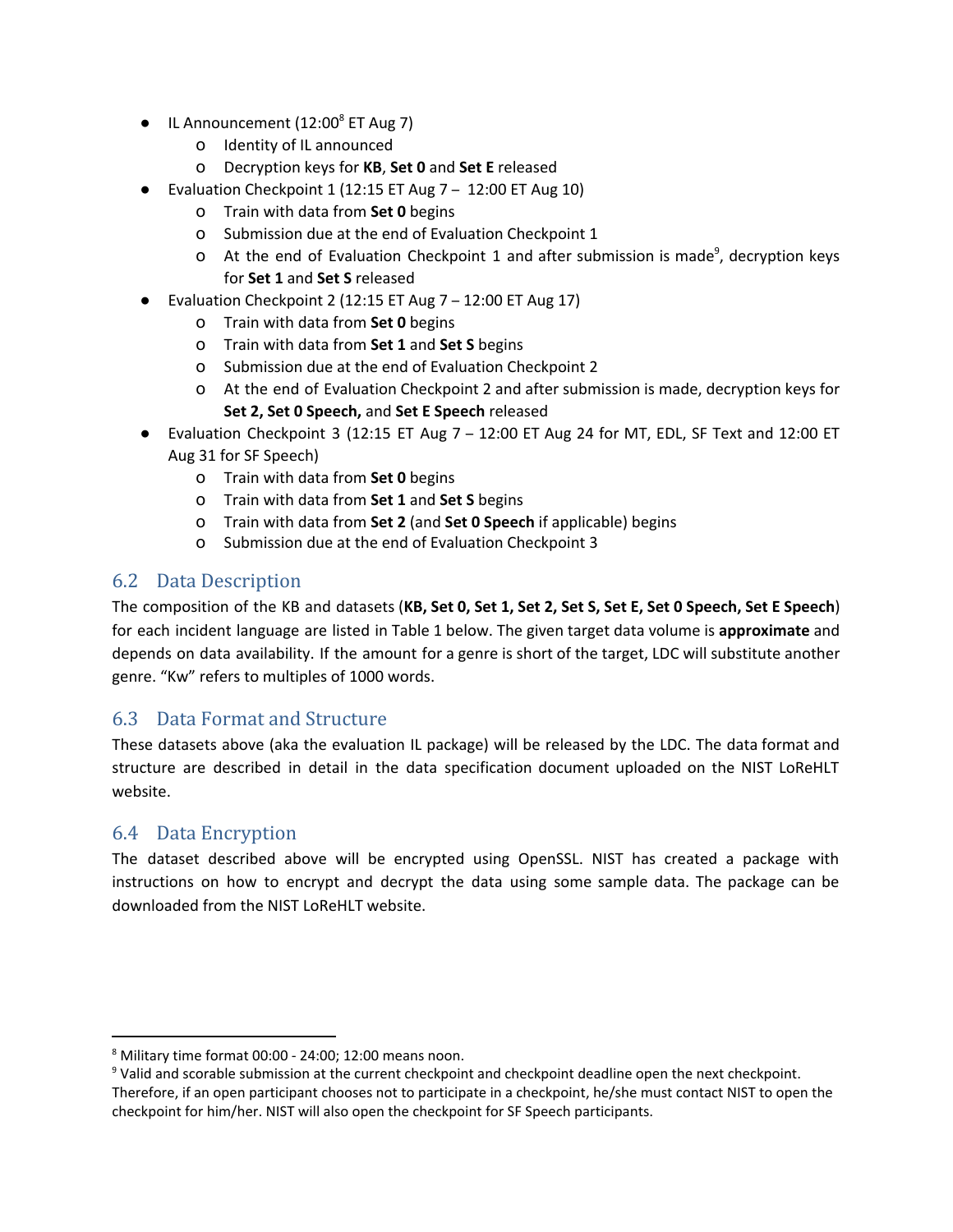#### **Table 1: LoReHLT17 IL data description**

| Set 0 - pre-incident epoch                                                                 |
|--------------------------------------------------------------------------------------------|
| Category I Resources                                                                       |
| <b>Monolingual Source Text:</b>                                                            |
| ~100Kw newswire<br>$\Omega$                                                                |
| ~75Kw discussion forum/blog<br>O                                                           |
| ~50Kw Twitter/SMS<br>$\Omega$                                                              |
| Parallel Text <sup>11</sup> :                                                              |
| ~100Kw newswire<br>$\Omega$                                                                |
| ~100Kw discussion forum/blog<br>o                                                          |
| ~100Kw Twitter/SMS<br>$\circ$                                                              |
| Parallel Dictionary (~10,000 stems/lemmas)                                                 |
| Category II Resources (any 5 of the following):                                            |
| parallel dictionary IL --> non-English                                                     |
| monolingual IL dictionary<br>$\bullet$                                                     |
| monolingual IL grammar book                                                                |
| parallel English --> IL grammar book                                                       |
| monolingual IL primer book                                                                 |
| monolingual IL gazetteer                                                                   |
| parallel IL --> English gazetteer                                                          |
| Set 1 - incident/post-incident epoch                                                       |
| Monolingual Source Text $-1/3$ of leftover after Set E is met                              |
| Set 2 - incident/post-incident epoch                                                       |
| Monolingual Source Text $-2/3$ of leftover after Set E is met                              |
| Set S - incident/post-incident epoch                                                       |
| English Scenario Model - approximately 50Kw, genre balance will vary based on availability |
| Set E - incident/post-incident epoch                                                       |
| Source Text:                                                                               |
| $~\sim$ 100Kw newswire                                                                     |
| ~50Kw discussion forum/blog                                                                |
| ~50Kw Twitter/SMS                                                                          |
| Set 0 Speech - incident/post-incident epoch                                                |
| There is no guarantee that incident(s) in speech will correspond to incident(s) in text.   |
|                                                                                            |

<sup>&</sup>lt;sup>10</sup> One of the category I resources (monolingual text, parallel text, or parallel dictionary) must exceed the minimum target by 500%.

<sup>&</sup>lt;sup>11</sup> The parallel text is found/harvested data and automatically aligned, not created (e.g. via professional translation agency or crowdsourcing). ~300Kw comparable may be substituted for every 100Kw parallel if parallel text is not available.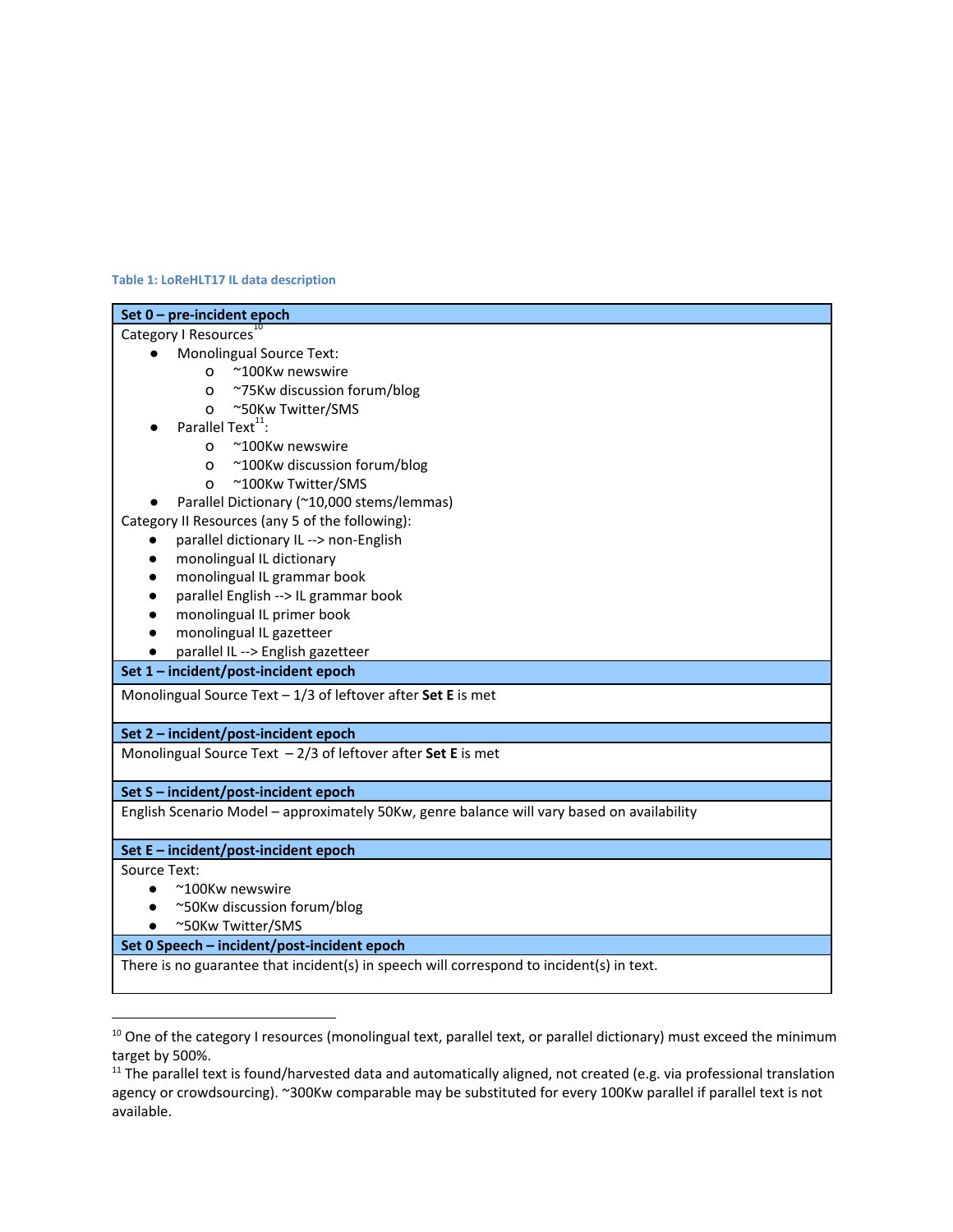#### **Set E Speech – incident/post-incident epoch**

There is no guarantee that incident(s) in speech will correspond to incident(s) in text.

## <span id="page-6-0"></span>7 Native Informant Resources

During the evaluation period, participants are allowed the use of a native informant (NI) in their system development. The LORELEI performers will be provided the native informant by their sponsor $^{12}$  through the data provider Appen. The native informant will be available remotely via telephone or internet connection. Open participants, if they wish to use a native informant, have to supply their own at their own cost and are free to determine how they communicate with their informant. However, consultation with the informant, by LORELEI performers and open participants, must abide by the following guidelines:

- Informant can be a native speaker of the IL but cannot be a professional linguist.
- It is up to the individual teams to determine how they will make use of the informant. However, **the evaluation data must remain unseen and sequestered, and all probings of the evaluation data are prohibited**. The teams must document how they have used the informant (e.g. producing additional resources for training, etc.).
- If a member(s) of the developer's team also happens to be a native speaker of the IL, this information must also be documented.
- Teams cannot ask the native informant about the incident regardless of the training conditions.
- For the constrained training condition, consultation with the informant is limited to the number of hours listed below for each IL and for each task a team participates regardless of how many submissions. If the use of the native informant exceeds the number of hours given, the submissions are considered to be in the unconstrained training track.

MT, EDL, SF Text:

- o 1 hour for Evaluation Checkpoint 1
- o 5 hours for Evaluation Checkpoint 2 (4 hours if 1 hour was used in Checkpoint 1)
- o 5 hours for Evaluation Checkpoint 3

SF Speech:

○ 10 hours for Evaluation Checkpoint 3

## 8 Evaluation Protocol

#### 8.1 Evaluation Account

All evaluation activities will be conducted online via the evaluation account. Go to [https://lorehlt.nist.gov](https://lorehlt.nist.gov/) to sign up for an account if you do not have one already. Participants will need a valid email address and choose a password that is at least 12 characters long including uppercase and lowercase letters, numbers, and special characters.

After signing up and confirming the account, each participant $^{13}$  will be asked to associate himself/herself

 $12$  LORELEI performers will be provided NI time by their sponsor only for the amount given above. If teams want additional time, they must make their own arrangement at their own cost.

<sup>13</sup> A *participant* is defined as a member of an organization who takes part in the evaluation (e.g., John Doe).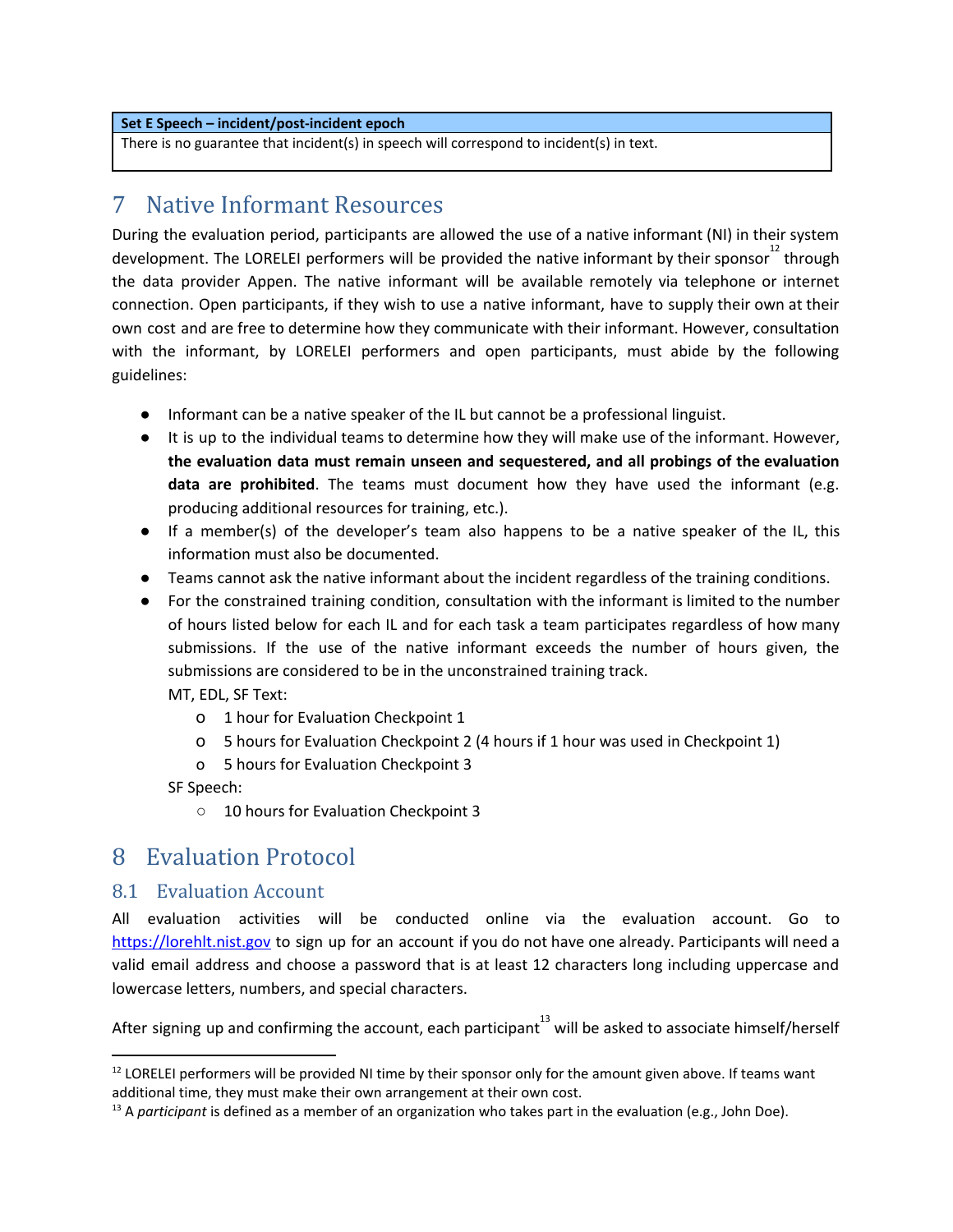to a site $^{14}$  (or create his/her site if it does not exist). The first person who creates the site will be deemed the *site representative* and will have to approve participants who want to join his/her site. The site representative will be asked to associate his/her site to a team $^{15}$  (or create his/her team if it does not exist). The first person who creates the team will be deemed the *team representative* and will have to approve sites who want to join his/her team. The site representative can create other teams as well as ask to join his/her site to other teams. The team representative must register his/her team for a particular task to participate in that task. If the site declares itself as a LORELEI performer, its status will be verified. If the site is not a LORELEI performer, the site representative will be asked to sign the LDC license. The LDC will confirm the license and release the appropriate data to the site.

### 8.2 System Input File Format

With the addition of the Speech SF task, LoReHLT17 has two input source formats.

#### **8.2.1 Input source for MT, EDL, SF Text**

The input source data for the MT, EDL, and SF Text tasks follows a common data format LDC LTF format that conforms to the LTF DTD referenced inside the test files. An example LTF file is given below.

```
<?xml version="1.0" encoding="UTF-8"?>
<!DOCTYPE LCTL_TEXT SYSTEM "ltf.v1.5.dtd">
<LCTL_TEXT>
  <DOC id="NW_ARX_UZB_164780_20140900" tokenization="tokenization_parameters.v2.0" grammar="none"
raw_text_char_length="1781" raw_text_md5="1511bf44675b0256adc190a7b96e14bd">
    <sub>TEXT></sub></sub>
      <SEG id="segment-0" start_char="0" end_char="31">
         <ORIGINAL_TEXT>Emlashni birinchi kim boshlagan?</ORIGINAL_TEXT>
         <TOKEN id="token-0-0" pos="word" morph="none" start_char="0" end_char="7">Emlashni</TOKEN>
         <TOKEN id="token-0-1" pos="word" morph="none" start_char="9" end_char="16">birinchi</TOKEN>
         <TOKEN id="token-0-2" pos="word" morph="none" start_char="18" end_char="20">kim</TOKEN>
         <TOKEN id="token-0-3" pos="word" morph="none" start_char="22" end_char="30">boshlagan</TOKEN>
         <TOKEN id="token-0-4" pos="punct" morph="none" start_char="31" end_char="31">?</TOKEN>
      \langle/SEG>
      <SEG id="segment-1" start_char="33" end_char="61">
         <ORIGINAL_TEXT>Pereyti k: navigatsiya, poisk</ORIGINAL_TEXT>
         <TOKEN id="token-1-0" pos="word" morph="none" start_char="33" end_char="39">Pereyti</TOKEN>
         <TOKEN id="token-1-1" pos="word" morph="none" start_char="41" end_char="41">k</TOKEN>
         <TOKEN id="token-1-2" pos="punct" morph="none" start_char="42" end_char="42">:</TOKEN>
         <TOKEN id="token-1-3" pos="word" morph="none" start_char="44" end_char="54">navigatsiya</TOKEN>
         <TOKEN id="token-1-4" pos="punct" morph="none" start_char="55" end_char="55">,</TOKEN>
         <TOKEN id="token-1-5" pos="word" morph="none" start_char="57" end_char="61">poisk</TOKEN>
       </SEG>
       ...
    </TEXT>
  \langle/DOC\rangle\langle/LCTL_TEXT>
```
#### **8.2.2 Input source for SF Speech**

The input source data for the SF Speech task is a collection of segmented audio files in the .flac format.

### 8.3 System Output File Format

Each task has its own output format. Refer to the task specific section for information about the output requirement for that task.

<sup>14</sup> A *site* is defined to be a single organization participating in the evaluation (e.g., NIST).

<sup>&</sup>lt;sup>15</sup> A *team* is defined to be a group of organizations collaborating on a task in the evaluation (e.g., NIST\_LDC).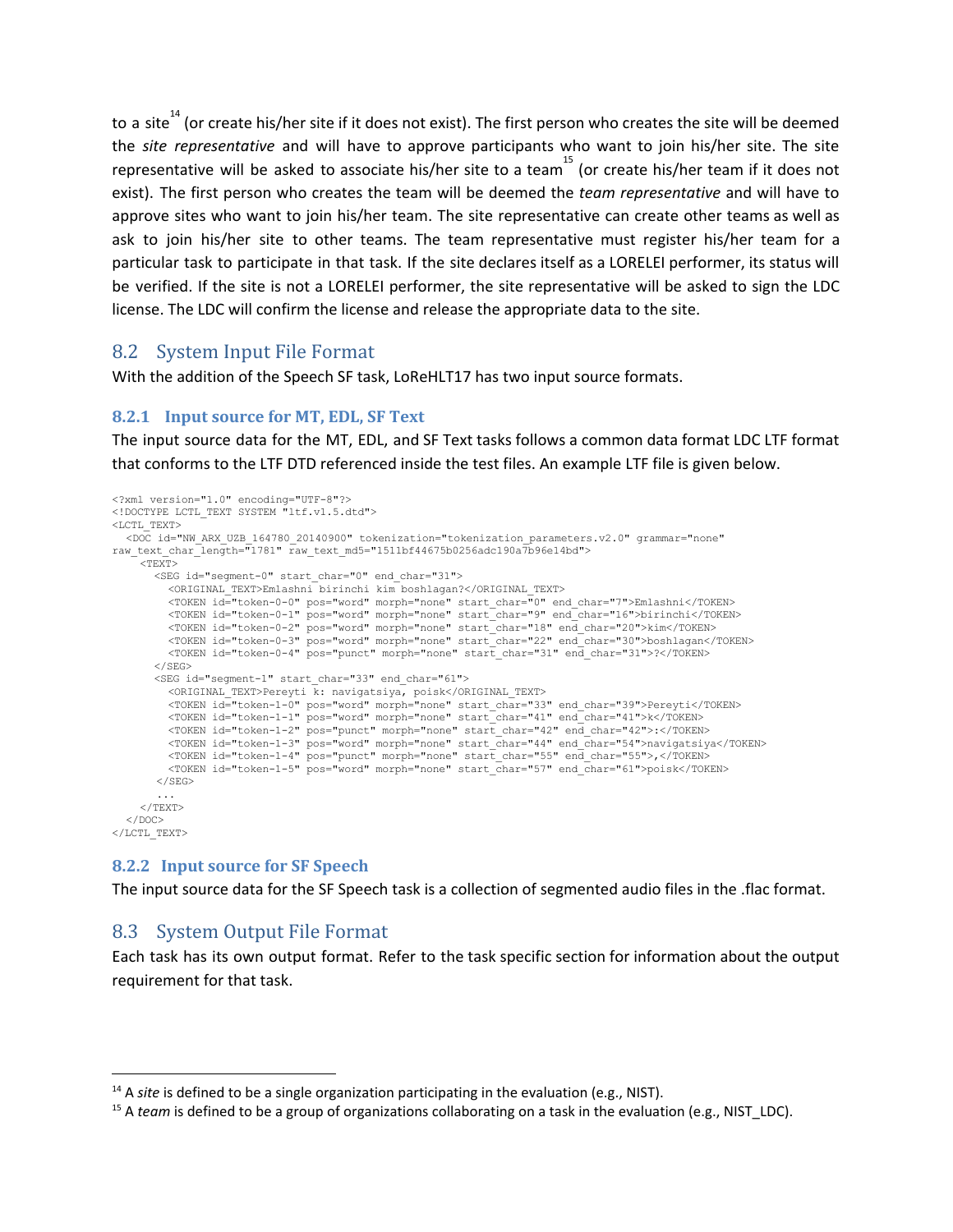### <span id="page-8-0"></span>8.4 File List for MT, EDL, SF Text

The terms of usage of the Twitter data require that only the URLs of the tweets can be redistributed, not the actual tweets. Tweets can be deleted at any given time. **Participants are encouraged to harvest the tweets as soon as possible upon receipt of the evaluation data after the decryption keys are released.** As such, to distinguish between no output due to deleted tweets from no output due to a system's inability to produce the results, each team participating in MT, EDL, and SF Text is required to submit a file list along with their system output to indicate the source data availability. Even though this issue only affects the Twitter data, we ask teams to submit a list indicating the availability of all files in **Set E** for ease of use. For consistency, use the file list distributed with Set E (called 'filelist.txt') and add a new field to indicate the file availability.

<DocID><tab><Available>

For example:

DF\_AOA\_TUR\_0000116\_20140900 TRUE SN\_TWT\_TUR\_2221137\_20141021-02 FALSE

### 8.5 Submission Requirements

All teams are required to participate in the constrained training condition and are encouraged to participate in the unconstrained training condition as well. Submissions will not be classified as primary or contrastive in LoReHLT17.

One of the goals of the LoReHLT evaluation is to track system performance over time. As such LORELEI performers are required to submit at least one complete ensemble under the constrained training condition for each IL. An *ensemble* is defined to be a set of three submissions, one at each checkpoint, that are deemed comparable over time. Open participants are not required to submit a complete ensemble. As with LORELEI performers, they can only submit their system output for a particular checkpoint while it is open.

Teams may upload up to a maximum of 10 submissions per checkpoint under each training condition for each IL participated. All submission slots will be preassigned along with predefined ensemble labels in the format of IL{5,6}-(un)constrained-{1...10}. Unlike in LoReHLT16, there is no need to fill up available submission slots and so it is not recommended to submit the same system output more than once at any given checkpoint since all valid submissions will be reported and teams will be given an opportunity to rearrange the submissions across the checkpoints after checkpoint 3 closes.

By default, IL5-constrained-1 and IL6-constrained-1 will be considered as the aforementioned required ensembles for LORELEI performers. If for whatever reason a team prefers different designations but is unable to change them when managing submission assignments, please contact NIST.

Results for 10% of the evaluated portion will be given at submission time. Teams may use the results on the 10% to inform their future submissions rather than to replace an existing submission. The only time replacing an existing submission is allowed is when it is determined the submission has a bug, at which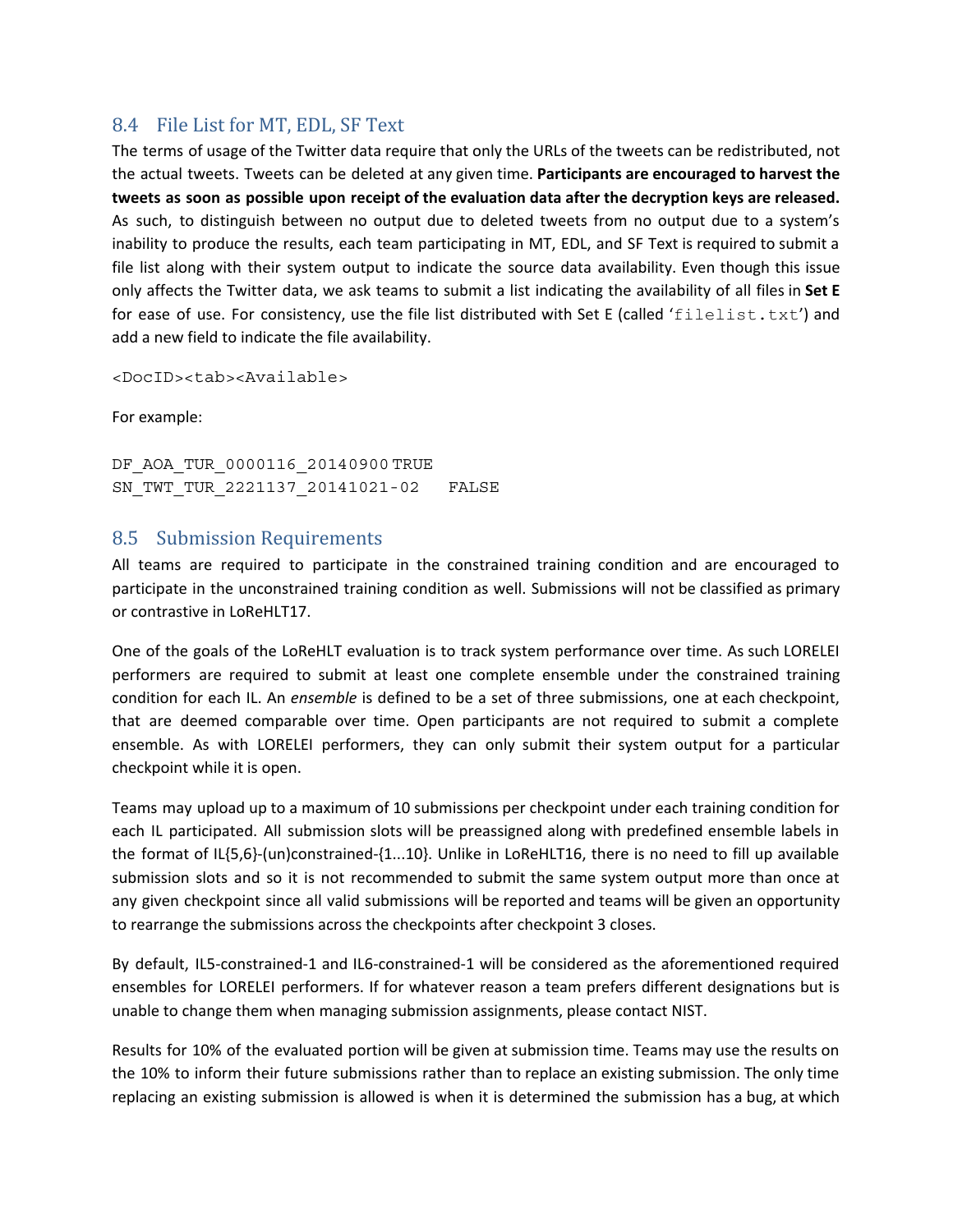time, teams will need to contact NIST to enable resubmission. Otherwise, the new submission will count toward the 10 submission limit. Please note that while the 10% is planned to be proportionate to the full evaluated portion in terms of domain and genre distributions, it is **not guaranteed** to match proportionately to the number of SFs, entities, etc. of the full evaluated portion since the full annotation will not be completed by the time the selection of the 10% is to be made.

At each submission, teams are recommended to provide a short description of their submissions when they upload their system output. At the conclusion of the evaluation, all teams are required to submit a more formal system description that covers their submissions for all tasks the team are participating in. The final results will be released to teams who submit a system description. The system descriptions will be compiled into the workshop proceedings. Teams can download the template for the system description on the NIST LoReHLT17 website.

Refer to the task specific sections below for the requirements on how to package the system output for a given task into a submission file.

## 9 Evaluation Rules and Requirements

The evaluation is an open evaluation where the test data is sent to the participants who will process and submit the output to NIST. As such, the participants have agreed to process the data in accordance with the following rules:

- The participant agrees not to investigate the evaluation data. Both human/manual and automatic probing of the evaluation data is prohibited to ensure that all participating systems have the same amount of information on the evaluation data.
- $\bullet$  The participant agrees to abide by the terms guiding the use of the native informant<sup>16</sup>.
- The participant agrees to process at least the constrained training track for each of the selected tasks.
- The participant who is LORELEI performer agrees to complete all three checkpoints to be considered a complete submission for each selected task and training track combination.
- The participant agrees to attend a post-evaluation workshop to present and discuss his/her systems.
- The participant agrees to the rules governing the publication of the results.

## 10 Guidelines for Publication of Results

This evaluation follows an open model to promote interchange with the outside world. At the conclusion of the evaluation cycle, NIST will create a report that documents the evaluation. The report will be posted on the NIST web space and will identify the participants and the scores from various metrics achieved for task.

<sup>&</sup>lt;sup>16</sup> Contact NIST at [lorehlt\\_poc@nist.gov](mailto:lorehlt_poc@nist.gov) if this presents a problem.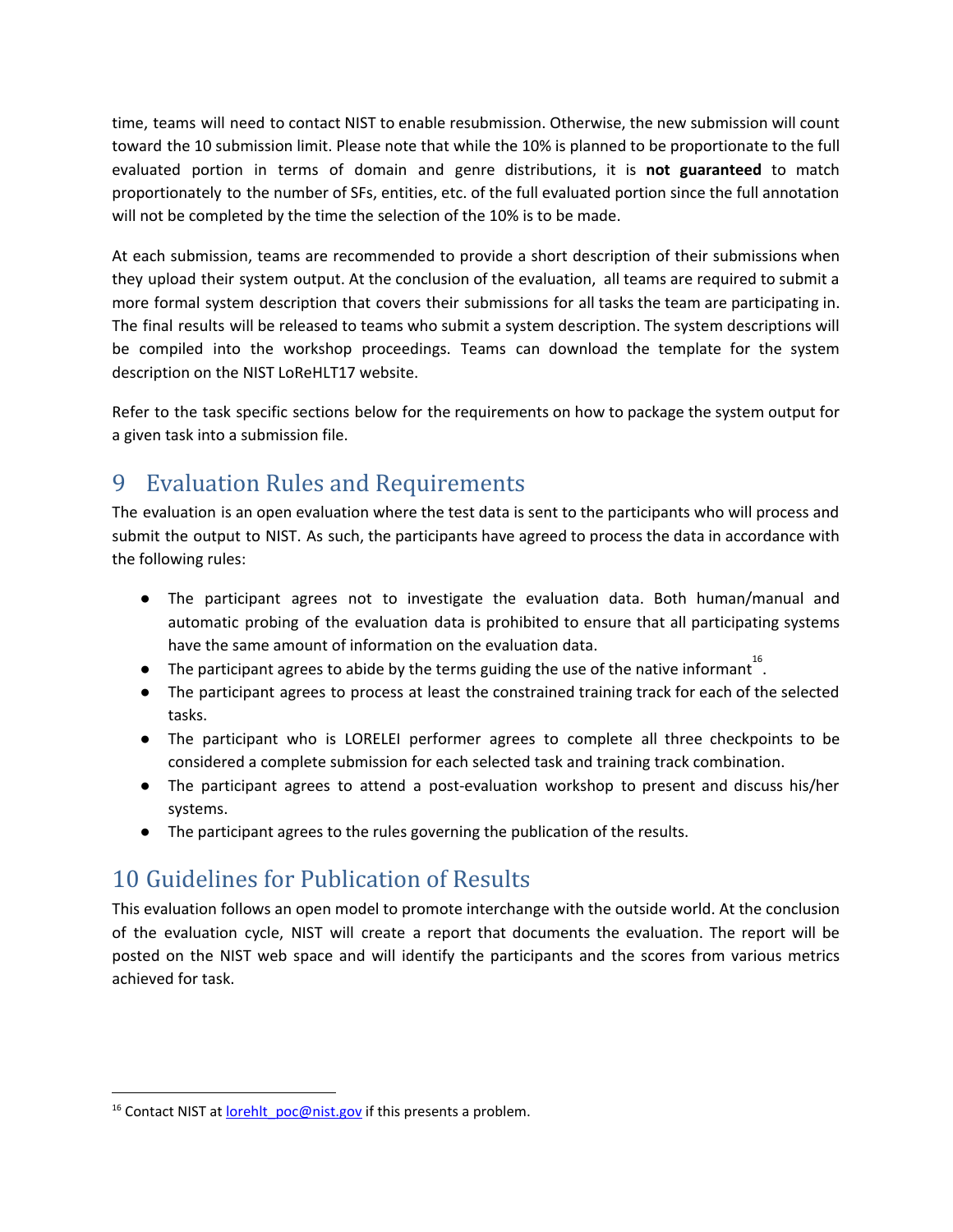The report that NIST creates should not be construed or represented as endorsements for any participant's system or commercial product, or as official findings on the part of NIST or the U.S. Government.

### 10.1 Rules Governing Publication of Evaluation Results

The rules governing the publication of the LoReHLT evaluation results are similar to those used in other NIST evaluations.

- Participants are free to publish results for their own system, but participants must not publicly compare their results with other participants (ranking, score differences, etc.) without explicit written consent from the other participants.
- While participants may report their own results, participants may not make advertising claims about winning the evaluation or claim NIST endorsement of their system(s). Per U.S. Code of Federal Regulations (15 C.F.R. § 200.113): *NIST does not approve, recommend, or endorse any proprietary product or proprietary material. No reference shall be made to NIST, or to reports or results furnished by NIST in any advertising or sales promotion which would indicate or imply that NIST approves, recommends, or endorses any proprietary product or proprietary material, or which has as its purpose an intent to cause directly or indirectly the advertised product to be used or purchased because of NIST test reports or results.*
- All publications must contain the following NIST disclaimer:

*NIST serves to coordinate the evaluations in order to support research and to help advance the state- of-the-art. NIST evaluations are not viewed as a competition, and such results reported by NIST are not to be construed, or represented, as endorsements of any participant's system, or as official findings on the part of NIST or the U.S. Government.*

## 11 Dry Run

The purpose of the dry run is to exercise the evaluation infrastructure, not testing systems' ability to handle a new language. As such, the dry run intends to be flexible and at the same time to follow the protocol of the official evaluation. Differences between the dry run and the official evaluation include:

- Shorter time duration between checkpoints
- No native informant
- The identity of the language is known before the IL Announcement (Mandarin, the same dataset used for the LoReHLT16 dry run).
- Dry run of EDL includes only format validation (no scores)
- No dry run for SF Speech

Participants who are new to LoReHLT evaluation are encouraged to participate in a dry run evaluation to demonstrate evaluation readiness. Due to some changes in the protocol, previous LoReHLT participants are encouraged to participate in the dry run as well.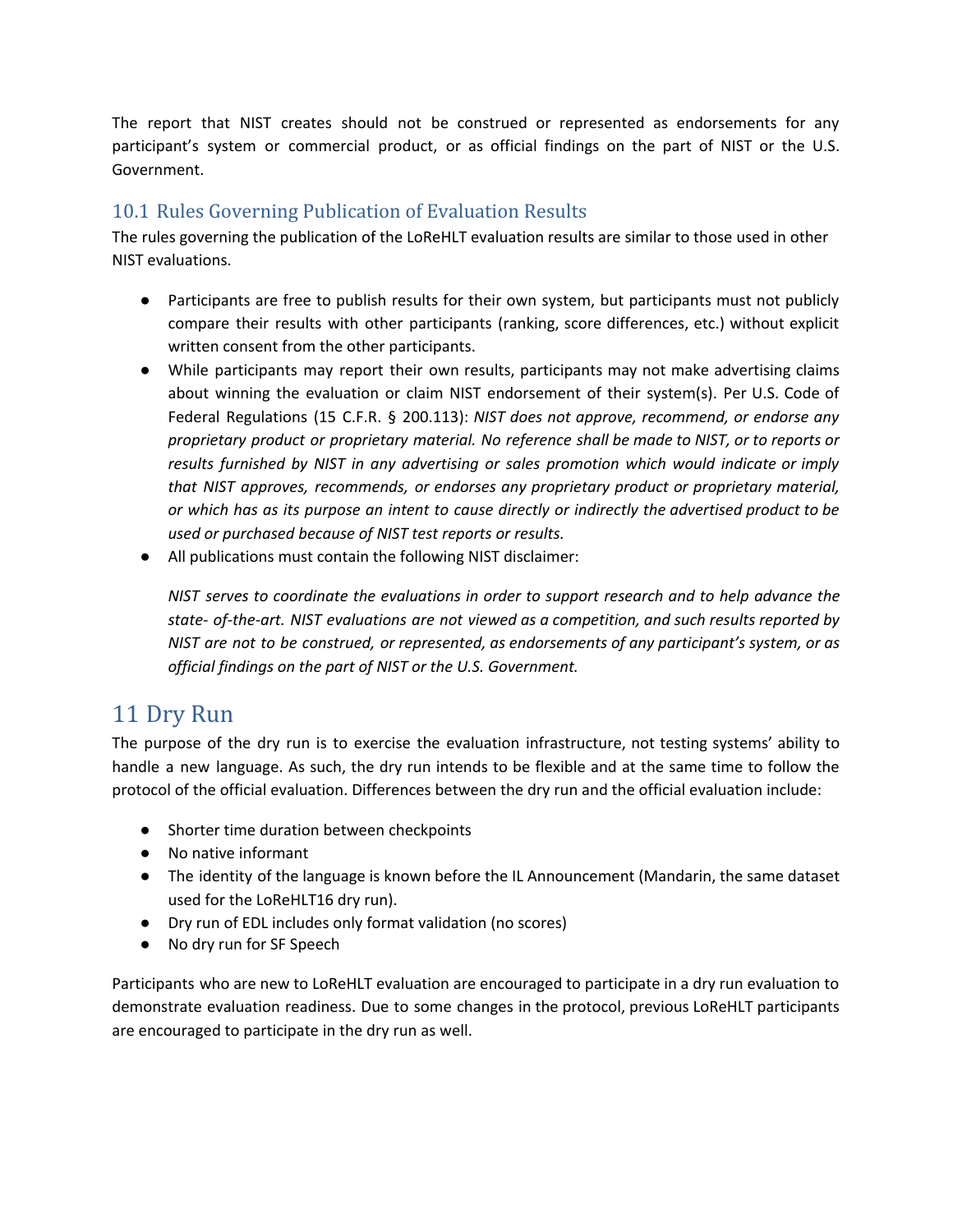## 12 Uyghur Retest & Ablation Study (LORELEI Performers Only)

LORELEI performers are required to reprocess the LoReHLT16 evaluation test set for the two tasks (MT and NER<sup>17</sup>). The goal of the retest is to show improvement/effect within teams in terms of novel approaches to language independent techniques and novel uses of information obtained from native informant. In effect, the retest is like checkpoint 4 \*but\* with no new data resources. Teams can use only sets 0, 1, S, 2, and data collected from NI from 2016 and can prepare these data in advance. During the retest (24 hours) teams use their prepared components to process the evaluation set. Teams can also use data gathered from the extra 1-hour they will have with the native informant during the retest. Below are some parameters regarding the retest:

- LORELEI performers should NOT use Set E Uyghur unsequestered portion for tuning or training but as an internal test set to test cross-language methods. Performers may use this unsequestered portion as training data for the official evaluation in August.
- LORELEI performers may NOT collect Uyghur-specific resources before or during the retest.
- LORELEI performers may use a non-Uyghur speaker to perform annotation during the retest.
- LORELEI performers may develop and use Uyghur-specific processing capabilities during the retest.
- LORELEI performers have 24 hours to process the test data and submit the results. Performers may make as many submissions as they wish. There is no checkpoint and no feedback of results.
- LORELEI performers will be provided some time with a native informant. Each team will have up to one hour with the native informant per task. No additional time with the native informant is allowed before or during the retest, even at the performers' cost.

Immediately following the retest, there will be an optional ablation study. Teams are to submit a single primary submission during the 24-hour retest and are encouraged (but not required) to participate in an ablation study that follows the retest. Teams will have 5 days to submit additional runs for the ablation study. It is up to the teams to define the parameters of their ablation experiment. DARPA is most interested to learn about language independent techniques, language projection techniques, and novel uses of native informant.

## 13 LoReHLT Schedule (tentative)

| <b>Milestone</b>                                                    | Date                 |
|---------------------------------------------------------------------|----------------------|
| Initial version of evaluation plan published                        | Dec 12, 2016         |
| Registration period                                                 | Mar 1 - May 31, 2017 |
| 6-month PI meeting (LORELEI performers only)                        | <b>TBD</b>           |
| Uyghur retest (see Uyghur Retest Schedule below)                    | Jul 2017             |
| Dry run evaluation (see Dry Run Schedule below)                     | <b>Jul 2017</b>      |
| Official evaluation period (see <i>Official Evaluation Schedule</i> | Aug 2017             |
| below)                                                              |                      |
| DARPA PI meeting (LORELEI performers only)                          | Sep 12 - 14, 2017    |

 $17$  NER task definition can be found in the LoReHLT16 evaluation plan at <https://www.nist.gov/itl/iad/mig/lorehlt16-evaluations>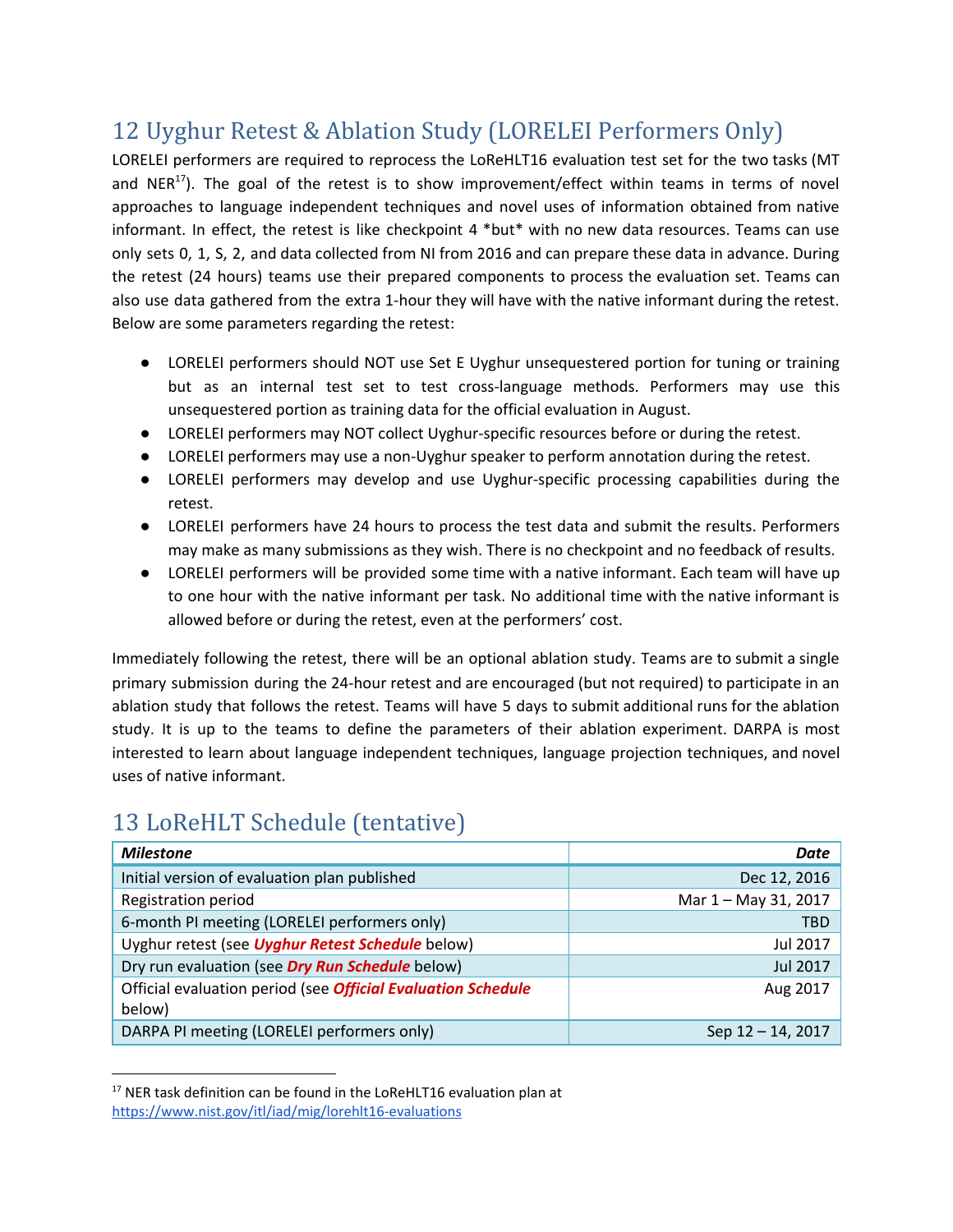| NIST post-evaluation workshop co-located with TAC/TREC                                              | <b>TBD</b>                         |
|-----------------------------------------------------------------------------------------------------|------------------------------------|
| <b>Uyghur Retest &amp; Ablation Study Schedule (LORELEI Performers Only)</b>                        |                                    |
| Evaluation data available                                                                           | 12:00 ET Jul 11                    |
| System output submission for retest due                                                             | 12:00 ET Jul 12                    |
| System output submission for Ablation Study opens                                                   | 12:15 ET Jul 12                    |
| System output submission for Ablation Study closes                                                  | 12:00 ET Jul 17                    |
| <b>Dry Run Schedule</b>                                                                             |                                    |
| Encrypted data released by LDC                                                                      | <b>Jul 17</b>                      |
| IL Announcement                                                                                     | 12:00 ET Jul 18                    |
| - Decryption keys for set 0 and set E distributed                                                   |                                    |
| - System description submission opens                                                               |                                    |
| - Submission for checkpoint 1 opens                                                                 |                                    |
| <b>Evaluation Checkpoint 1</b>                                                                      | 12:15 ET Jul 18                    |
| - System description submission opens                                                               | 12:00 ET Jul 19                    |
| - System output submission for Evaluation Checkpoint 1 opens                                        |                                    |
| - Decryption key for set 1 and set S distributed at end of                                          |                                    |
| Evaluation Checkpoint 1 and after system output submission                                          |                                    |
| made                                                                                                |                                    |
| <b>Evaluation Checkpoint 2</b>                                                                      | 12:15 ET Jul 19                    |
| - System output submission for Evaluation Checkpoint 2 opens                                        | 12:00 ET Jul 20                    |
| - Decryption key for set 2 distributed at end of Evaluation                                         |                                    |
| Checkpoint 2 and after system output submission made                                                |                                    |
| <b>Evaluation Checkpoint 3</b>                                                                      | 12:15 ET Jul 20                    |
| - System output submission for Evaluation Checkpoint 3 opens                                        | 12:00 ET Jul 21                    |
| System description submission closes                                                                | 12:15 ET Jul 21                    |
| Preliminary results released if system description is received                                      | <b>Jul 24</b>                      |
| <b>Official Evaluation Schedule</b>                                                                 |                                    |
| Encrypted data released by LDC                                                                      | Aug 04                             |
| IL Announcement                                                                                     | 12:00 ET Aug 07                    |
| - Decryption keys for set 0 and set E distributed                                                   |                                    |
| <b>Evaluation Checkpoint 1</b>                                                                      | 12:15 ET Aug 07 12:00 ET Aug 10    |
| - System description submission opens<br>- Access to Native Informant (MT, EDL, SF Text; see below) |                                    |
| - System output submission for Evaluation Checkpoint 1 opens                                        |                                    |
| - Decryption key for set 1 and set S distributed at end of                                          |                                    |
| Evaluation Checkpoint 1 and after system output submission                                          |                                    |
| made                                                                                                |                                    |
| <b>Evaluation Checkpoint 2</b>                                                                      | 12:15 ET Aug 7                     |
| - Access to Native Informant (MT, EDL, SF Text; see below)                                          | 12:00 ET Aug 17                    |
| - System output submission for Evaluation Checkpoint 2 opens                                        |                                    |
| - Decryption key for set 2 (and set 0 speech if applicable)                                         |                                    |
| distributed at end of Evaluation Checkpoint 2 and after system                                      |                                    |
| output submission made                                                                              |                                    |
| <b>Evaluation Checkpoint 3</b>                                                                      | 12:15 ET Aug 7                     |
|                                                                                                     | 12:00 ET Aug 24 (MT, EDL, SF Text) |
|                                                                                                     |                                    |

 $18$  LORELEI performers should have the evaluation data already.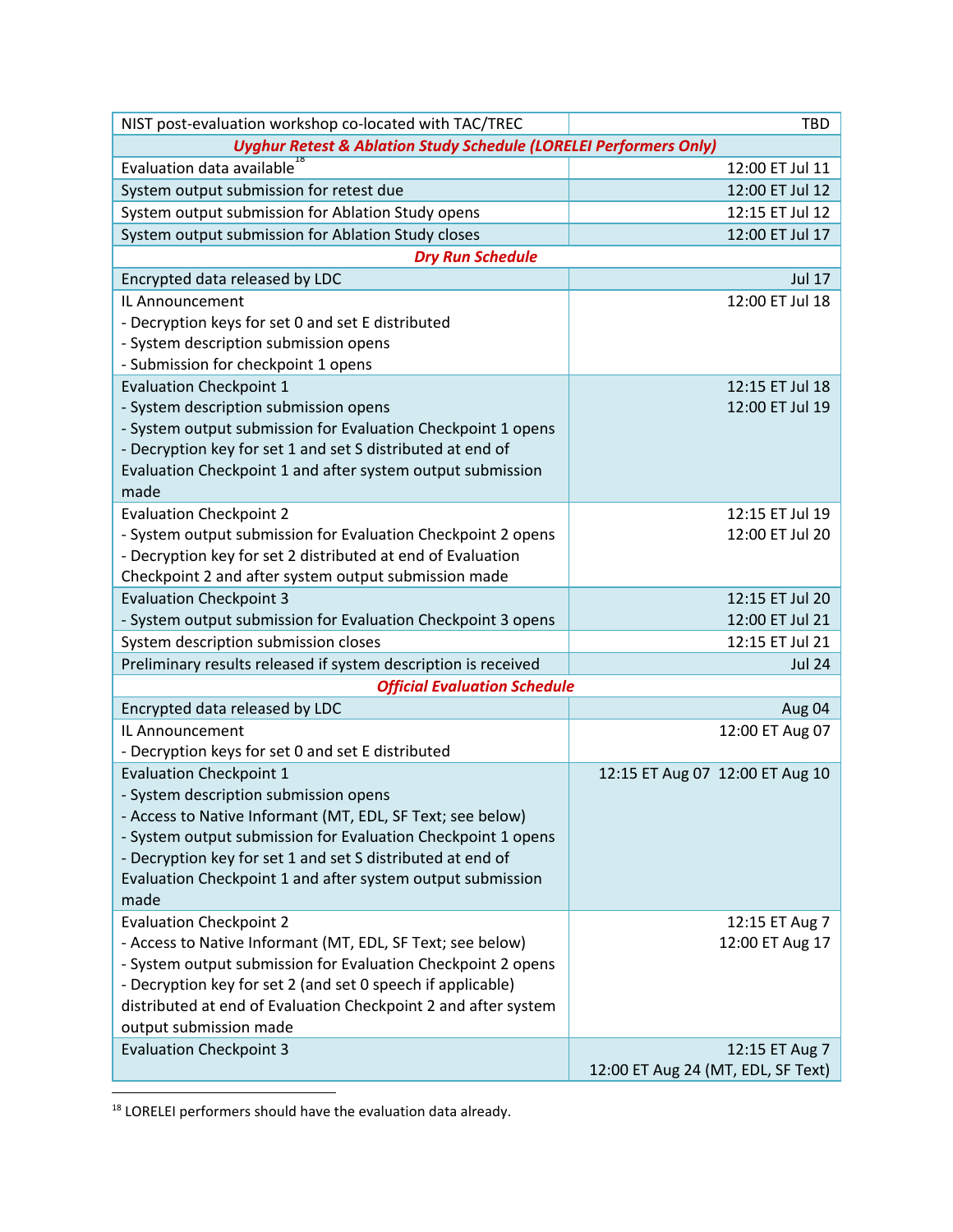| - Access to Native Informant (MT, EDL, SF Text, SF Speech; see<br>below)<br>- System output submission for Evaluation Checkpoint 3 opens | 12:00 ET Aug 31 (SF Speech)                                      |  |  |  |
|------------------------------------------------------------------------------------------------------------------------------------------|------------------------------------------------------------------|--|--|--|
| System description submission closes <sup>19</sup>                                                                                       | 12:00 ET Aug 25 (MT, EDL, SF Text)<br>12:00 ET Sep 1 (SF Speech) |  |  |  |
| System description reviewed by NIST                                                                                                      | Aug 29 (MT, EDL, SF Text)<br>Sep 5 (SF Speech)                   |  |  |  |
| Preliminary results released if system description is received                                                                           | Sep 1 (MT, EDL, SF Text)<br>Sep 6 (SF Speech)                    |  |  |  |
| Native Informant Timeline (time amount is per incident language per team per task (MT, EDL, SF Text)                                     |                                                                  |  |  |  |
| Up to 1 hour between 12:15 ET Aug 07 to 12:00 ET Aug 10                                                                                  |                                                                  |  |  |  |
| Up to 5 hours between 12:15 ET Aug 10 to 12:00 ET Aug 17                                                                                 |                                                                  |  |  |  |
| (or 4 hours if 1 hour was used between Aug 07 and Aug 10)                                                                                |                                                                  |  |  |  |
| Up to 5 hours between 12:15 ET Aug 17 to 12:00 ET Aug 24                                                                                 |                                                                  |  |  |  |
| Native Informant Timeline (time amount is per incident language per team per task (SF Speech)                                            |                                                                  |  |  |  |
| Up to 10 hours between 12:15 ET Aug 7 to 12:00 ET Aug 31                                                                                 |                                                                  |  |  |  |

## <span id="page-13-0"></span>14 Machine Translation (MT) Evaluation Specifications

### 14.1 Task Definition

Given a text document in the incident language, the MT system is required to automatically translate the document's content into English. The entire test set must be translated, even though only a subset of it will be scored in the machine translation evaluation.

### 14.2 Performance Measurements

BLEU will be the primary metric. BLEU scores at the system, document, and segment level will be calculated at each checkpoint. Scoring will be done against two human reference translations. Guidelines for how the reference translations were created are available.<sup>20</sup> Scoring will be done preserving case. Other normalizations may be implemented for scoring purposes as necessary for the domains and data encountered, such as preventing URLs from being tokenized into multiple pieces. For the 10% feedback set, the full detailed scores (down to the segment level) will be reported any time feedback is provided.

NIST will continue to investigate additional automatic approaches geared towards measurement of successful translation of content relevant to the LORELEI task.

 $19$  While we ask that each team produces one system description for all tasks, if your team participates in SF Speech which has a later system description deadline, we ask that you resubmit the system description with the SF Speech info added so you will get your text results at the earlier result release date.

 $^{20}$  LoReHLT Translation Guidelines" version 1.1. LORELEI performers can access the annotation guidelines through this [link.](https://xnet2.nextcentury.com/confluence/download/attachments/10650346/SituationFrameGuidelines_V3.0.pdf) LoReHLT participants can request this document directly from the LDC by sending a request to [lorelei-poc@ldc.upenn.edu.](mailto:lorelei-poc@ldc.upenn.edu)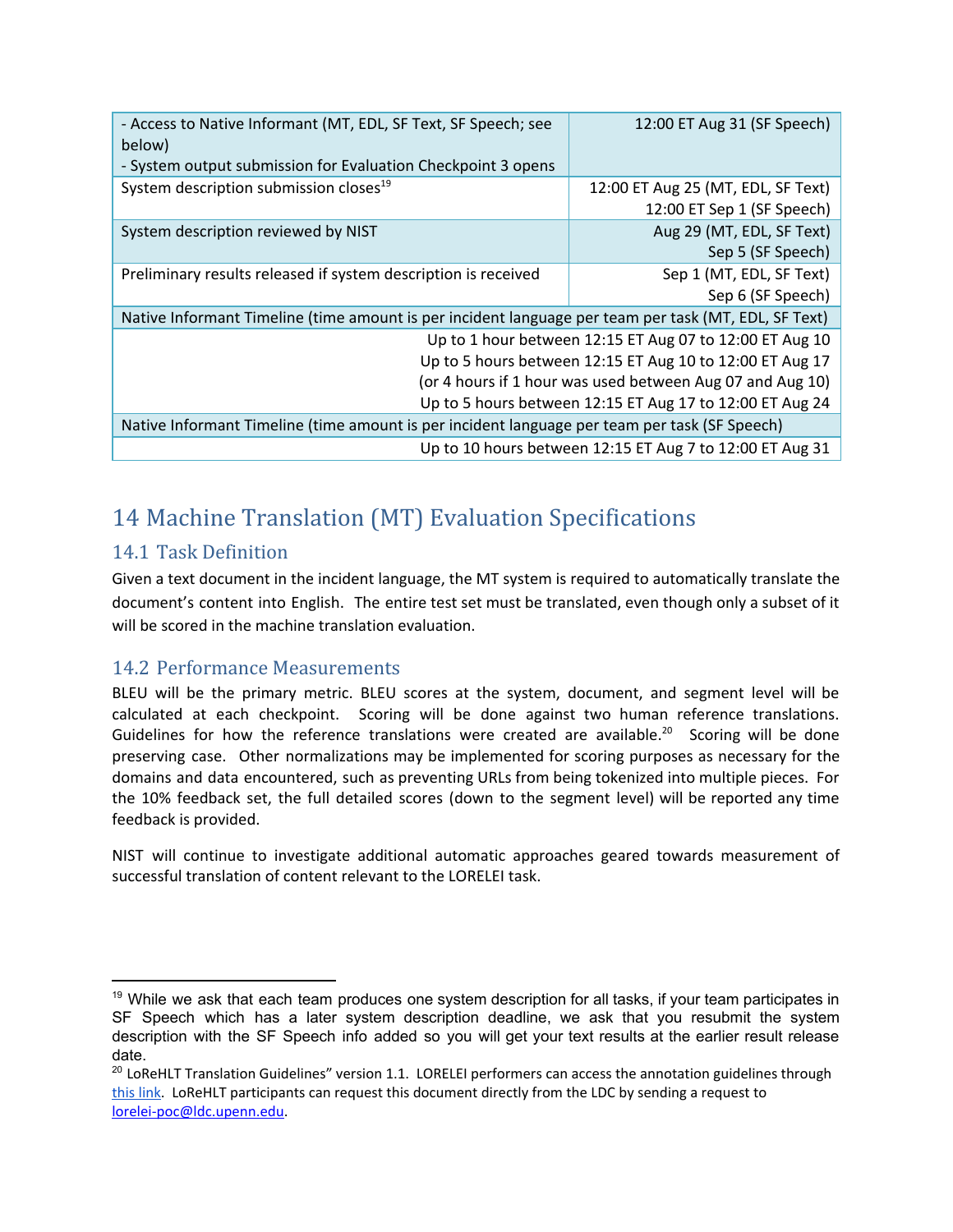### 14.3 System Output Format

MT systems are required to output the translation conforming to the lorehlt-mt-v1.2.dtd<sup>21</sup>. A sample MT system translation file is given below:

```
<?xml version="1.0" encoding="utf-8"?>
<!DOCTYPE mteval SYSTEM "lorehlt-mt-v1.2.dtd">
<mteval>
  <tstset>
    <doc docid="NW_ARX_UZB_164780_20140900">
      <seg id="segment-0"> Who did vaccinations first?</seg>
      <seg id="segment-1"> Go to navgation, search</seg>
      …
    \langle doc\rangle</tstset>
</mteval>
```
The value of each doc docid attribute or seg id attribute must match exactly to that used in the original LTF file.

Note that there is one MT system output file for each MT system input file, and the output file must have the same name as the input file.

### 14.4 System Submission Format

The MT system output files as described in 12.3 along with the file list as described in Section [8.4](#page-8-0) named 'filelist.txt' should be placed into flat-file hierarchy and compressed into a .tgz or .zip file. There are no restrictions on the submission file name besides the suffix '.tgz' or '.zip'.

## <span id="page-14-0"></span>15 Situation Frame (SF) Text Evaluation Specifications

### 15.1 Task Definition

Given a text document in the incident language, an SF system is required to automatically identify the 0 or more situation frames covered in the document. Each system-generated SF consists of a situation type, place mention, and (for some types) status variables.

- Situation Type: A situation frame must be labeled as one of the pre-defined types in the LDC's "Annotation Guidelines for LORELEI Situation Frames" $^{22}$ . There are two kinds of situations: situations involving a 'need' (e.g., food supply, evacuation, etc.) or situations involving an 'issue' (e.g., civil unrest, terrorism, etc.). Regardless of the kind, the SF system will return a string for the situation type and a confidence score.
	- o **SFType**: a text string indicating the type of situation. One of "evac", "food", "infra", "med", "search", "shelter", "utils", or "water" for a need frame. Or, one of "regimechange", "crimeviolence", or "terrorism" for an issue frame.

<sup>21</sup> <ftp://jaguar.ncsl.nist.gov/lorehlt16/lorehlt-mt-v1.2.dtd>

<sup>&</sup>lt;sup>22</sup> "Annotation Guidelines for LORELEI Situation Frames" version 3.0. LORELEI performers can access the annotation guidelines through this [link.](https://xnet2.nextcentury.com/confluence/download/attachments/10650346/SituationFrameGuidelines_V3.0.pdf) LoReHLT participants can request this document directly from the LDC by sending a request to [lorelei-poc@ldc.upenn.edu.](mailto:lorelei-poc@ldc.upenn.edu)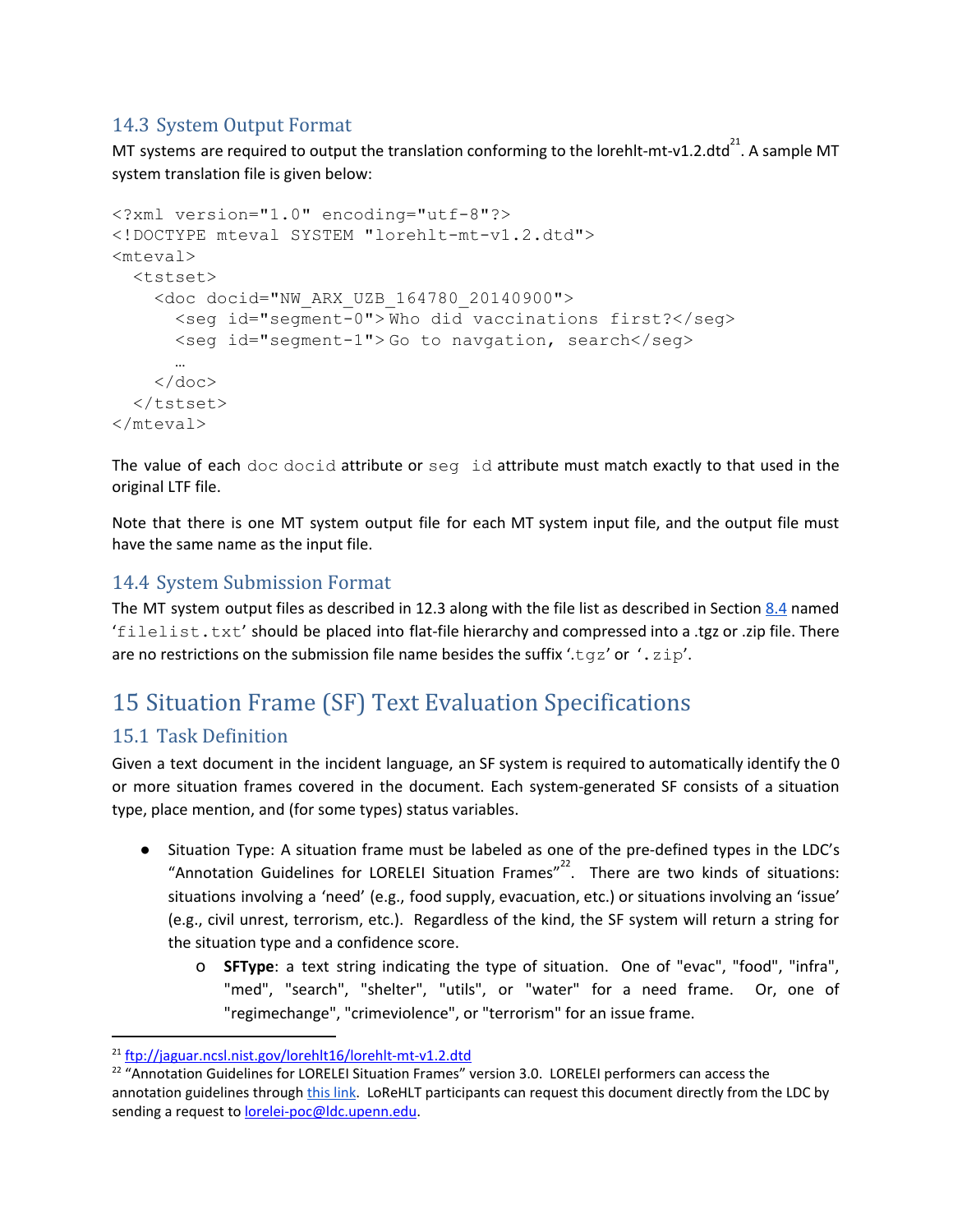- o **TypeConfidence**: a numeric confidence value indicating the strength of evidence supporting the identified situation type for the SF, ranging from 0 to 1, inclusive.
- Place Mention: A situation occurs at a physical place, either a location or region. The SF system will identify the named entity mention, in terms of the character extent and entity type, where the situation takes place if the document contains a named entity mention. In the event that the system is confident that no place mention should be associated with the frame, the system is expected to return an empty mention (i.e. "{}"). Reference SFs will be scored regardless of the 'Proxy' tag for place annotation.
	- o **Begin**: Starting character offset of the mention within the source document
	- o **End**: Ending character offset of the mention within the source document
	- o **EntityType**: The entity type for the mention, either "GPE" or "LOC". (NOTE: EntityType will not be evaluated during the 2017 evaluation.)
- Status Variables: Status variables indicate relevant context describing the situation.
	- o The 'issue' situation frames are optionally accompanied by following status variable:
		- **Issue:** Either "current" or "not\_current"

The value for this variable should be defaulted to "currently relevant", unless clearly specified.

- o The 'need' situation types are optionally accompanied by three status variables for each SF: "Need", "Relief", and "Urgency". The fill of each status variable is limited to an enumerated set prescribed by the annotation document. The system SF will list the following fills
	- **Need**: One of "current", "future", "past"
	- **Relief**: Either "sufficient" or "insufficient"
	- **Urgency:** Either true or false

The entire test set must be processed even though only a subset of documents will be scored in the SF evaluation. Systems must provide at least the **SFType** to be evaluated. Systems specifically not addressing the geographic localization and/or status variables will not be evaluated with respect to the omitted fields.

### 15.2 Performance Measurements

The conceptual use of SF technology is to support down-stream applications that aggregate SF outputs to provide situational awareness using a variety of data sources that differ substantially with respect to the density of SFs and that simultaneously provides detailed supporting information about the situation. Thus, systems must directly support both low and high false alarm application scenarios and high quality supporting information.

This year's SF evaluation will not address the aggregation test case directly. Rather, system performance will be measured by their ability to correctly identify the right number of SFs using SF equivalency classes to assess performance at several levels of granularity while using a single system output. The assessment procedure will also not require systems to perform within-document entity co-reference by not penalizing a system for generating multiple SFs that identify mentions of the same reference entity.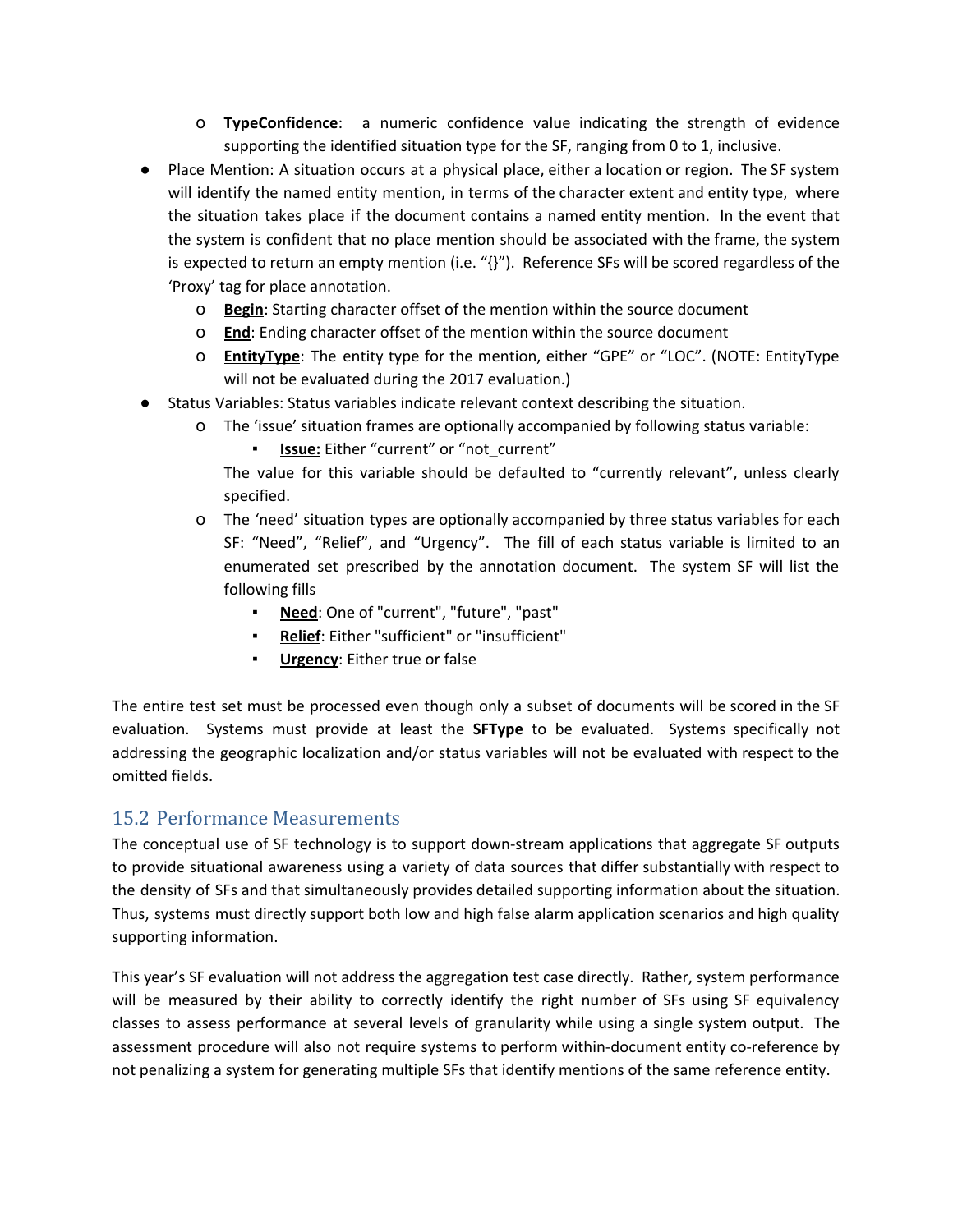The equivalence classes are as follows:

- **● SFType** (required): Only the **SFType** field is considered when comparing against the reference
- **● SFType+Place**: Both **SFType**, and **Place** are considered
- **● SFType+Place+Status**: **SFType**, **Place**, **Status** are considered
- **● SFType+Place+Relief** (need frames only): **SFType**, **Place**, **Relief** are considered
- **● SFType+Place+Urgency** (need frames only): **SFType**, **Place**, **Urgency** are considered

Following the results from the 2016 evaluation, we will be using multiple references for scoring for this year's evaluation. This change is due to the fact that the task seems to be more similar to machine translation, than retrieval, in that there are multiple plausible interpretations of the events (situations). We're also moving away from the SFError metric used in the 2016 evaluation, and instead will be using two metrics: F1, and what we call Occurrence Weighted F. The primary measure will be a range of F1 scores (an F1 score for each individual reference), while Occurrence Weighted F will be reported as a contrastive measure and uses an aggregated reference. Occurrence Weighted F is the harmonic mean of Occurrence Weighted Precision and Occurrence Weighted Recall. The weights for each frame are determined by the number of occurrences in the combined reference, with respect to equivalence class. False positives are given a weight of 1 for the purposes of computing Occurrence Weighted Precision.

Occurrence Weighted F:

2 · *Occurrence Weighted Precision* ·*Occurrence Weighted Recall Occurrence Weighted Precision* + *Occurrence Weighted Recall*

Occurrence Weighted Precision:

$$
\frac{\Sigma \, \alpha_{TP}}{\Sigma \, \alpha_{TP} + \Sigma \, \alpha_{FP}}
$$

Occurrence Weighted Recall:

$$
\frac{\Sigma\;\alpha_{TP}}{\Sigma\;\alpha_{TP}+\Sigma\;\alpha_{FN}}
$$

Where  $\Sigma$   $\alpha_{FP}$ ,  $\Sigma$   $\alpha_{FP}$ , and  $\Sigma$   $\alpha_{FN}$  are the sums of weights for the true positives, false positives, and false negatives respectively.

### 15.3 Scoring Procedure

For scoring, we first map the system and reference frames to "equivalence class frames", using each of the equivalence classes described above, then we compare the sets of system and reference frames to compute the metrics. More specifically:

1. For each system output situation frame, provided character extents (if place mention fields are included in that particular situation frame) are mapped to the reference mention, constituting **Place**. If no reference mention is found for the provided character extents, the **Place** is considered "Unknown". For the purposes of matching and reducing equivalence class frames, "Uknown != "Unknown".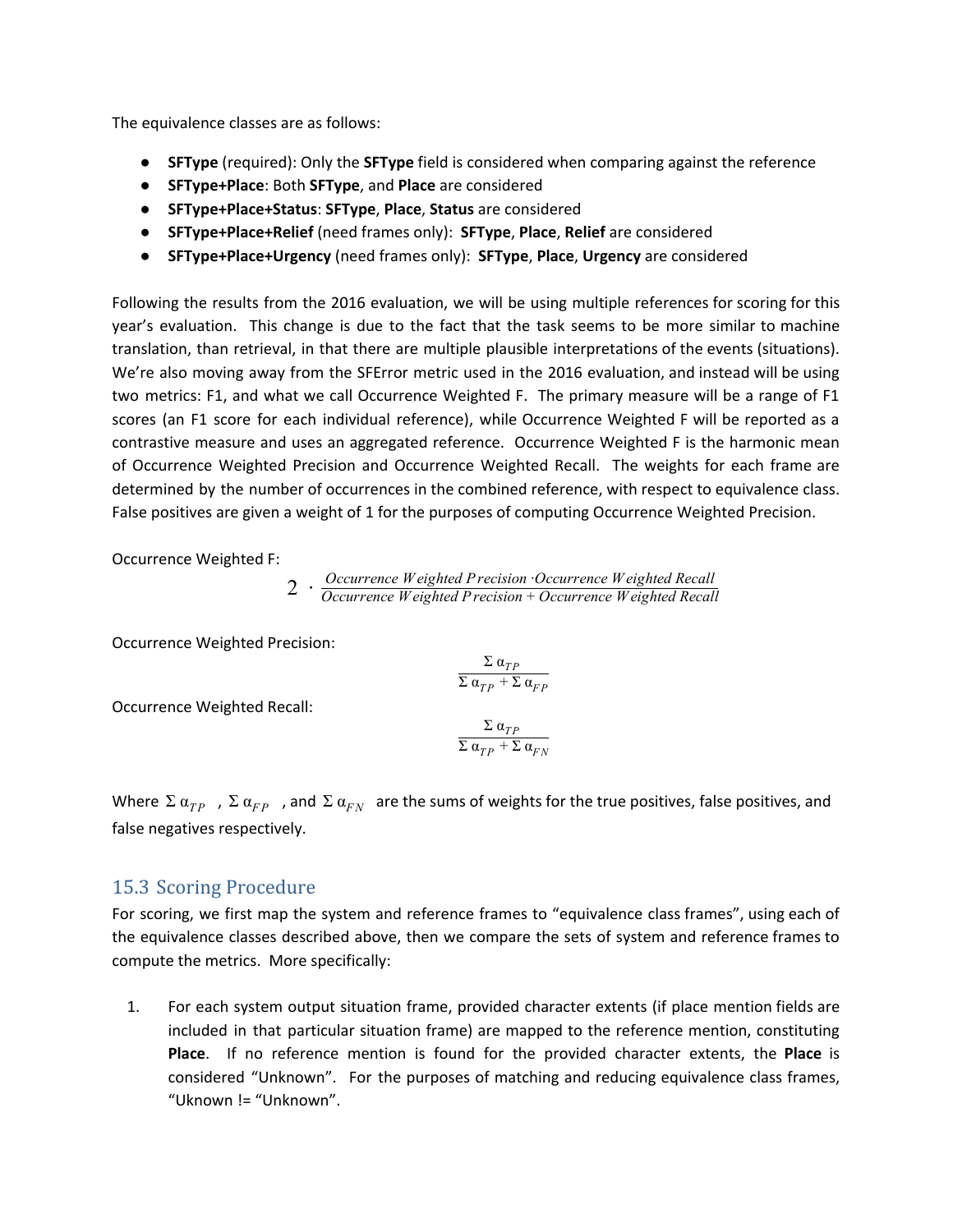- 2. For each **equivalence class**:
	- 2.1. Skip if the **equivalence class** is optional and the system produced no responses for the relevant fields
	- 2.2. Reduce the place-mapped system output situation frames (S) to equivalence class frames for the **equivalence class**, removing duplicates, giving us S′
	- 2.3. Reduce each set of reference situation frames (e.g. R1, R2, R3) to distinct sets of equivalence class frames R1′, R2′, and R3′ by applying the **equivalence class**, and removing duplicates
	- 2.4. Take the union of our individual reference equivalence class frames  $(R1'$ ,  $R2'$ , and R3<sup>'</sup>), while also tracking the number of individual references containing each frame, giving us WR.  $\{(\alpha, r) \in \textit{WR}\}\$
	- 2.5. Compute F1 using S' and each of R1', R2' and R3'
	- 2.6. Compute Occurrence Weighted F using S′ and WR

### <span id="page-17-0"></span>15.4 System Output Format

The system output structure is a JSON structure and should conform to the json schema. The latest schema (LoReHLT17 v1.1), along with the latest LoReHLT Frame Scorer software package (v2.0.1), can be downloaded from the official LoReHLT '17 webpage. Contained below is a simple example of the system output structure.

```
\lceil{ "DocumentID": "CMN_NG_000031_20080707_80020000G",
   "Type": "infra",
   "TypeConfidence": 0.4,
   "PlaceMention": {
     "EntityType": "GPE",
     "Start": 28,
     "End": 29
   },
   "Status": {
     "Need": "current",
     "Relief": "insufficient",
     "Urgent": false
   }
 },
 { "DocumentID": "CMN_NG_000031_20080707_80020000G",
   "Type": "shelter",
   "TypeConfidence": 0.6,
   "PlaceMention": {
     "EntityType": "GPE",
     "Start": 212,
     "End": 213
   },
   "Status": {
     "Need": "current",
     "Relief": "insufficient",
     "Urgent": false
   }
```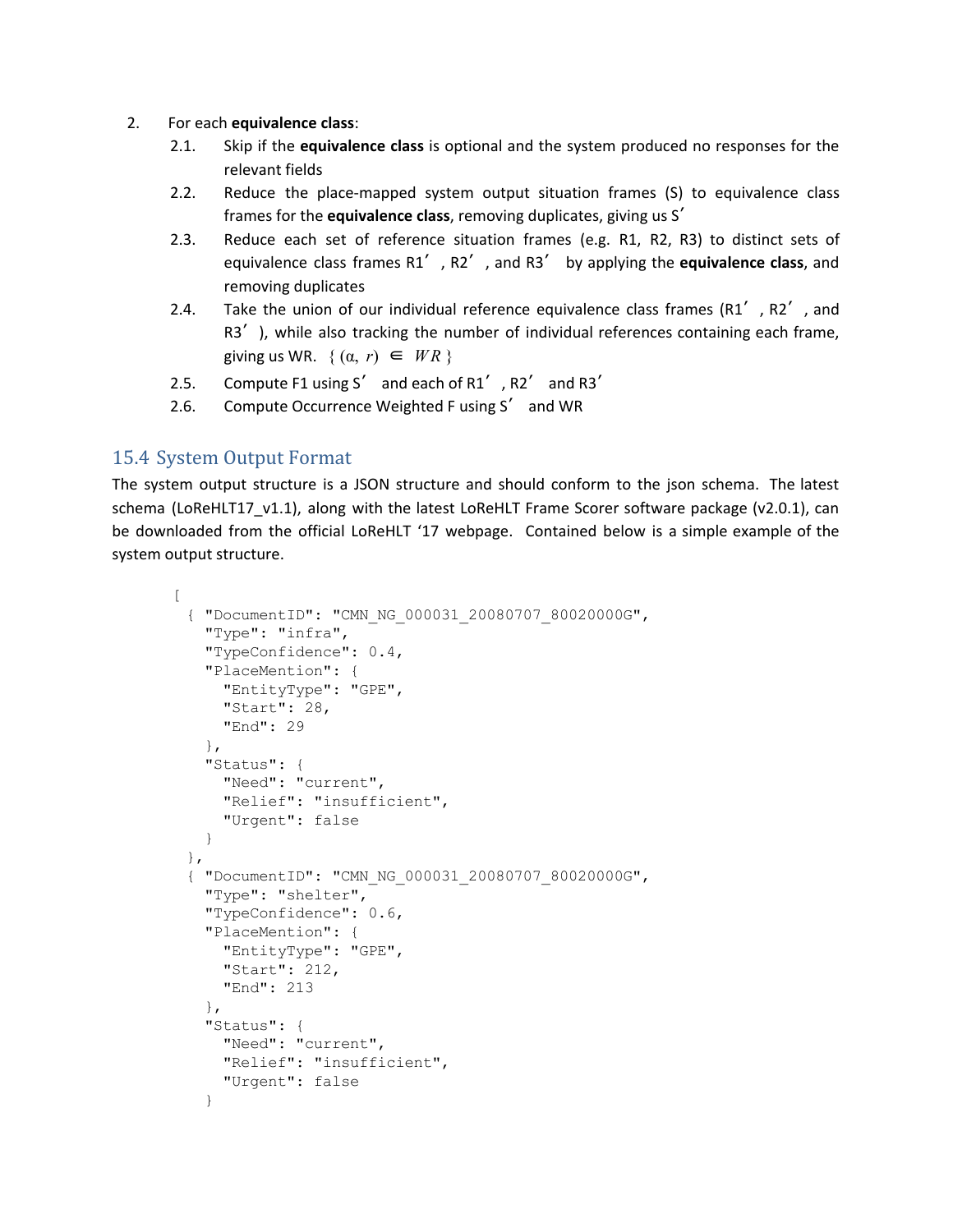} ]

### 15.5 System Submission Format

The SF system output files as described in Section [15.4](#page-17-0) named 'system\_output.json' along with the file list as described in Section [8.4](#page-8-0) named 'filelist.txt' should be placed into a flat-file hierarchy and compressed into a .tgz or .zip file. There are no restrictions on the submission file name besides the suffix '.tgz' or '.zip'.

## <span id="page-18-0"></span>16 Situation Frame (SF) Speech Evaluation Specifications 23

### 16.1 Task Definition

Given an audio segment in the incident language an SF system is expected to automatically identify any situation frames covered in the segment. A complete SF includes a document id, situation type, localization (optional) and a confidence score.

- Document ID: the file name of the corresponding audio segment (without extension)
- Situation Type: is a string corresponding to one of the pre-defined types, as defined in the Appen annotations.
- PlaceMention (optional): is a string in the incident language script indicating the physical place where the situation occurs.
- TypeConfidence: a number in [0,1] indicating the system's confidence that the frame exists. This is mandatory to allow for a curve-based evaluation.

Each system is expected to process all audio segments in a set and produce the corresponding frames.

### 16.2 Performance Measurement

In order to facilitate the creation of systems that can perform at various operating points, we will be performing a curve based evaluation. We will be using Precision-Recall (PR) curves, which allow the approach to generalize to the localization level (ROC and DET curves can not, due to the requirement for a True Negative estimate). For each system submission & for each layer of the evaluation a PR curve will be generated, with each point of the curve corresponding to a combination of micro-averaged recall and precision.

The curve will be produced by sweeping across the confidence values in the system output (using 500 percentiles at 0.2 intervals). Additionally, as an aggregate metric we will report the Area Under the Curve (AUC).

The process to estimate a single point on the PR curve is as follows:

1. Remove all frames below the current confidence threshold

<sup>&</sup>lt;sup>23</sup> We would like to thank Shrikanth Narayanan and Nikolaos Malandrakis of the Signal Analysis and Interpretation Laboratory (SAIL) at the University of Southern California for running the 2016 pilot evaluation for Speech Situation Frame and for providing the evaluation plan material and scoring software for use in the 2017 Speech SF evaluation.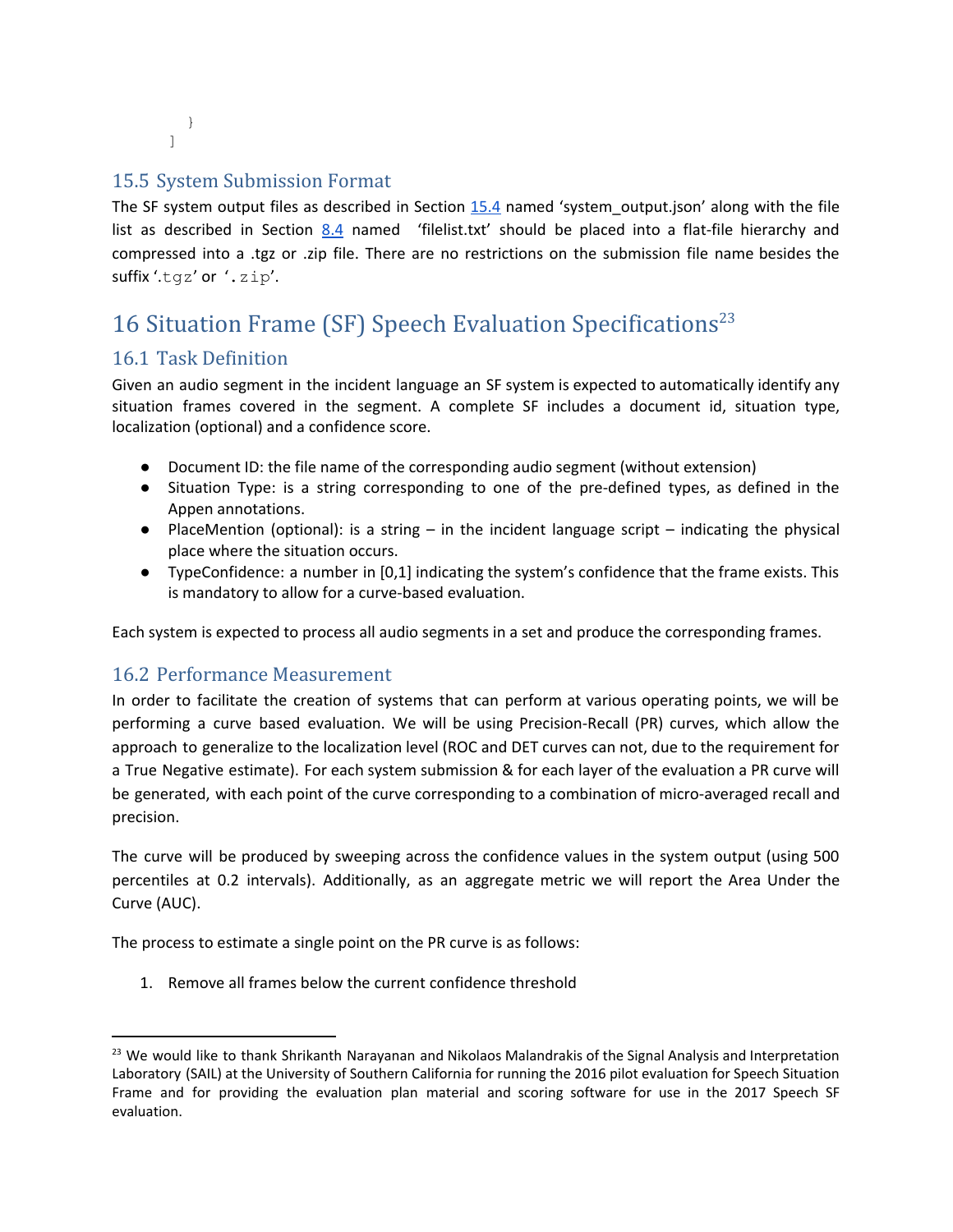- 2. Transform the remaining frames to the current evaluation layer, by removing extraneous attributes and merging duplicates.
- 3. Align the ground truth and output frames via maximum similarity
- 4. Calculate True Positives, False Positives and False Negatives
- 5. Calculate Precision and Recall



Figure 1: PR curve examples, for (a) Type and (b) Type+Place, for 2 systems

Figure 1 shows two examples of PR curves at the Type and Type+Place layers. Note that the Type+Place curve never reaches recall of 1.0; that is expected and part of why we will be conducting visual comparisons of these curves rather than depending solely on AUC.

To allow for the creation of these curves, we encourage the submission of low confidence results. For "Type", participants are advised to produce all possible Types for every segment, even if they have a confidence score of zero.

#### **16.2.1 Evaluation Layers**

For the purposes of this evaluation we consider the following layers.

- 1. Relevance: Does this segment contain at least 1 frame of any type? For this class all attributes are discarded, except for the document id.
- 2. Type: Which (if any) types of frames are contained in the segment? For a frame to be correct at this layer, it has to have the correct document id and type.
- 3. Type+Place: Which (if any) types of frames are contained in the segment and where are they localized? For a frame to be correct at this layer it needs to have the correct document id, type and location. Note that non-localized frames are ignored at at this layer.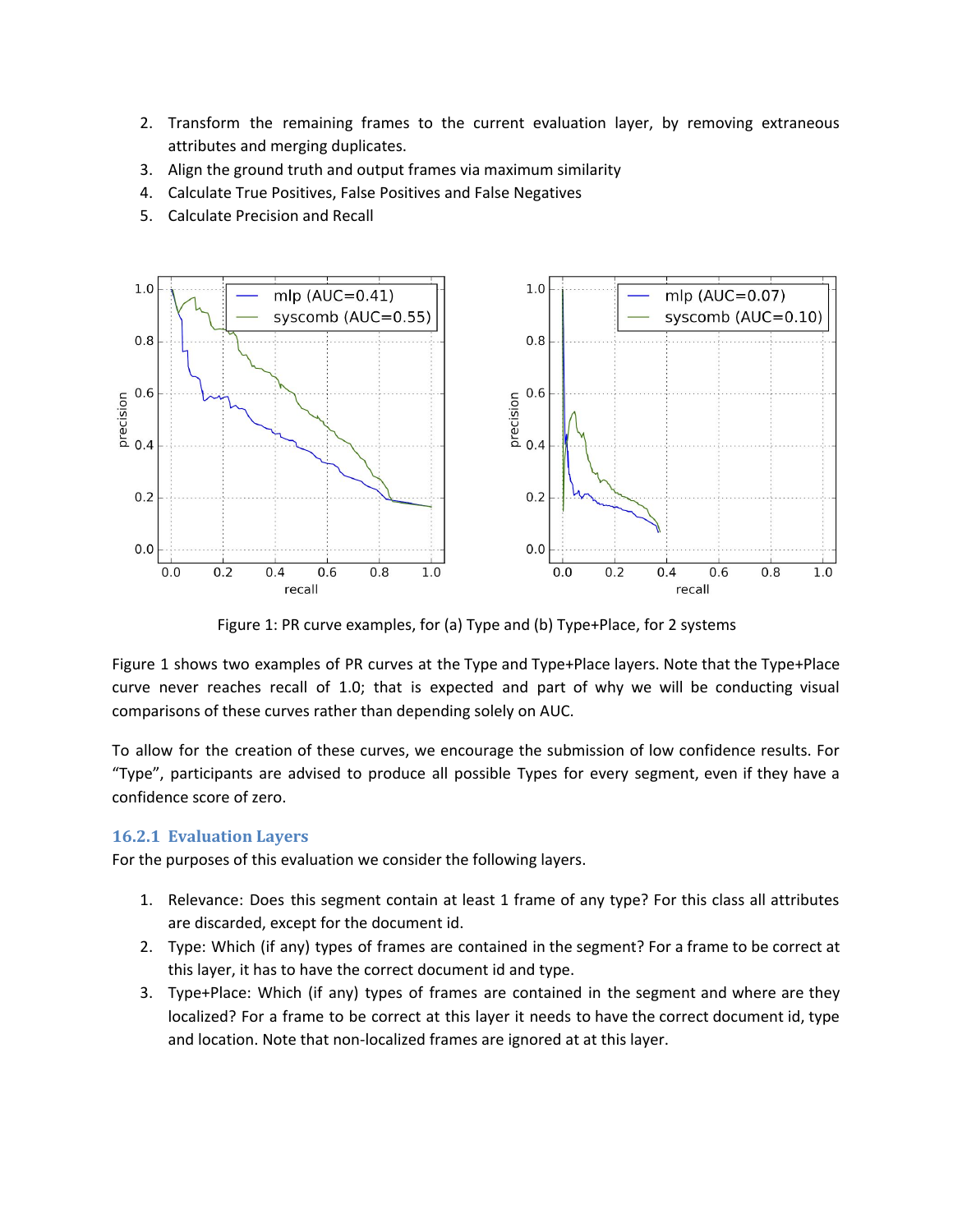Each participant will only need to submit a single output to be evaluated on one or more of these layers in order.

- An output containing localized frames will be evaluated on all 3 layers.
- An output not containing any localized frames, but including actual Types will be evaluated for Type and Relevance.

#### **16.2.2 Frame Similarity**

To allow for partial credit at the localization level, we are introducing the concept of frame similarity, indicated by a number in [0,1] with 1 indicating a perfect match.

For the Relevance and Type layers of the evaluation the calculation is trivial: the frames are either perfectly matched or not, giving the similarity metric values of 1 and 0 respectively. For the Type+Place layer, we will be using a soft matching of the PlaceMention strings and the similarity between two frames (if Type and Document ID match) will be equal to that string similarity measure.

String similarity is defined as the character-level edit distance between the two PlaceMentions, normalized by the sum of their string lengths:

Similarity = (sum(length) - minimum edit distance)/sum(length)

This metric takes values in [0,1]. The edit distance is calculated using costs of 1 for insertions and deletions and 2 for substitutions.

#### **16.2.3 Frame Alignment**

The frames in the ground truth and system output are aligned using a maximum similarity criterion. All pair-wise similarities are calculated and, using a linear assignment algorithm, each frame in the output is mapped to 0 or 1 frames in the ground truth in such a way as to maximize the sum of similarities.

In the mappings, no frame may be matched more than once.

An example is shown below, for the case of hard and soft matching.



The solid arrows represent the frame alignment and, in the case of soft matching, the arrows have similarity scores on them.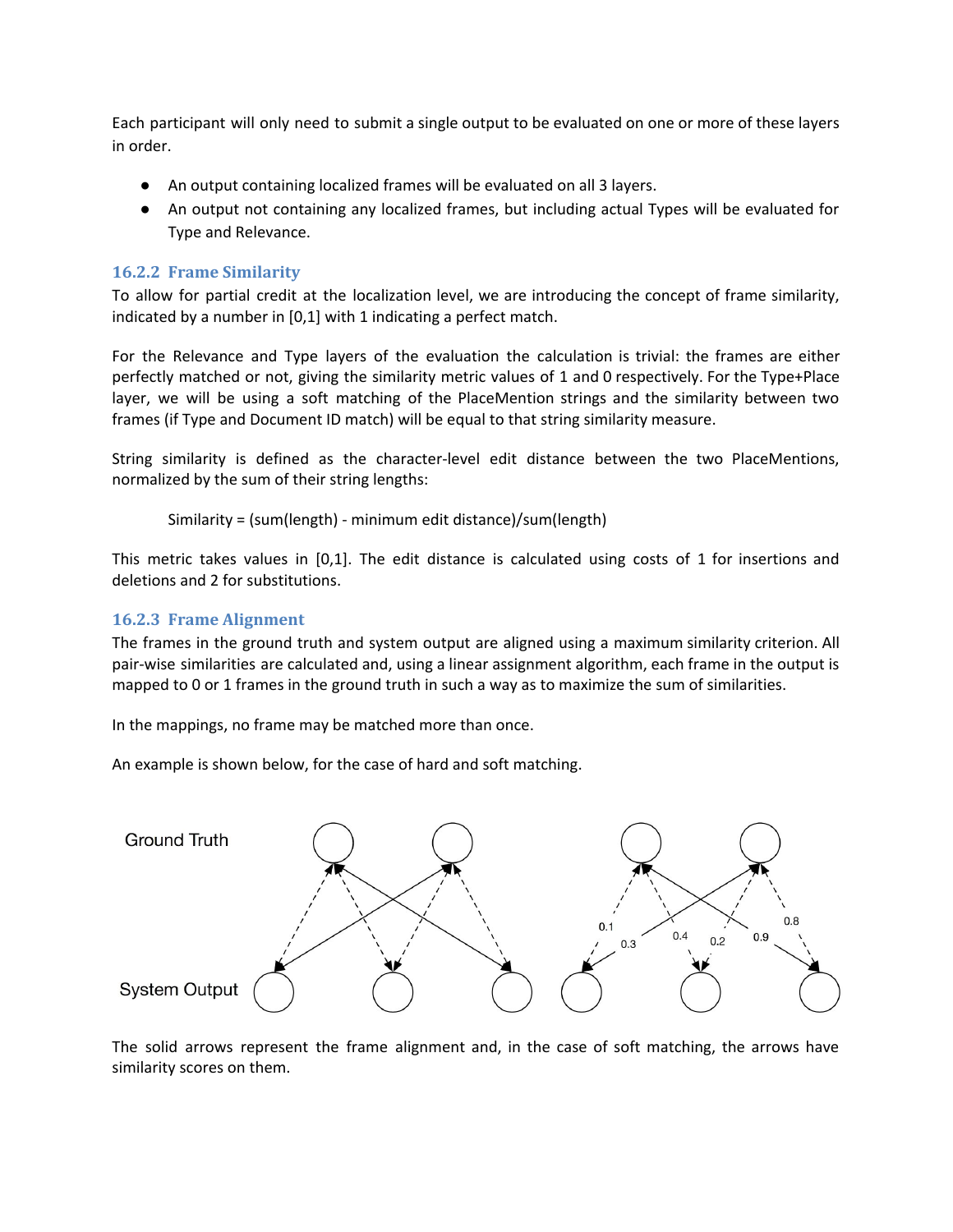The scoring takes into account the similarity scores and gives partial credit, by using soft set cardinality.

For the hard matching example, the scoring would be:

- $\bullet$  True positive = 2
- $\bullet$  False negative = 0
- $\bullet$  False positive = 1

Whereas the soft matching example would yield:

- True positive =  $0.9 + 0.3 = 1.2$
- False negative = 2 (reference cardinality)  $1.2 = 0.8$
- False positive = 3 (output cardinality)  $1.2 = 1.8$

### <span id="page-21-0"></span>16.3 Output Format

The system output is a single json file with a structure that adheres to the schema (the schema file can be found on the official LoReHLT '17 evaluation web page). Note that while the schema allows for the inclusion of the status variables "Need" and "Relief", they will not be evaluated during the first year pilot of the task.

A complete frame would look like this:

```
{
"DocumentID": "CHN_EVAL_096_004",
"PlaceMention": "\u6c5f\u82cf",
"Type": "Medical Assistance",
"TypeConfidence": 0.5585732473158215
}
```
Note the unicode encoding of the "PlaceMention" string. A valid system output can use either proper Unicode characters in the native script or their u−code versions.

#### **16.3.1 Frame examples - with layers**

A complete frame, including status variables (which will be ignored during the evaluation).

```
{
"DocumentID": "CHN_EVAL_096_004",
"PlaceMention": "\u6c5f\u82cf", "Status": {
      "Need": "Past Only",
      "Relief": "No Known Resolution"
},
"Type": "Medical Assistance",
"TypeConfidence": 0.5585732473158215
}
```
A localized frame.

```
{
"DocumentID": "CHN_EVAL_096_004",
"PlaceMention": "\u6c5f\u82cf",
"Type": "Medical Assistance",
```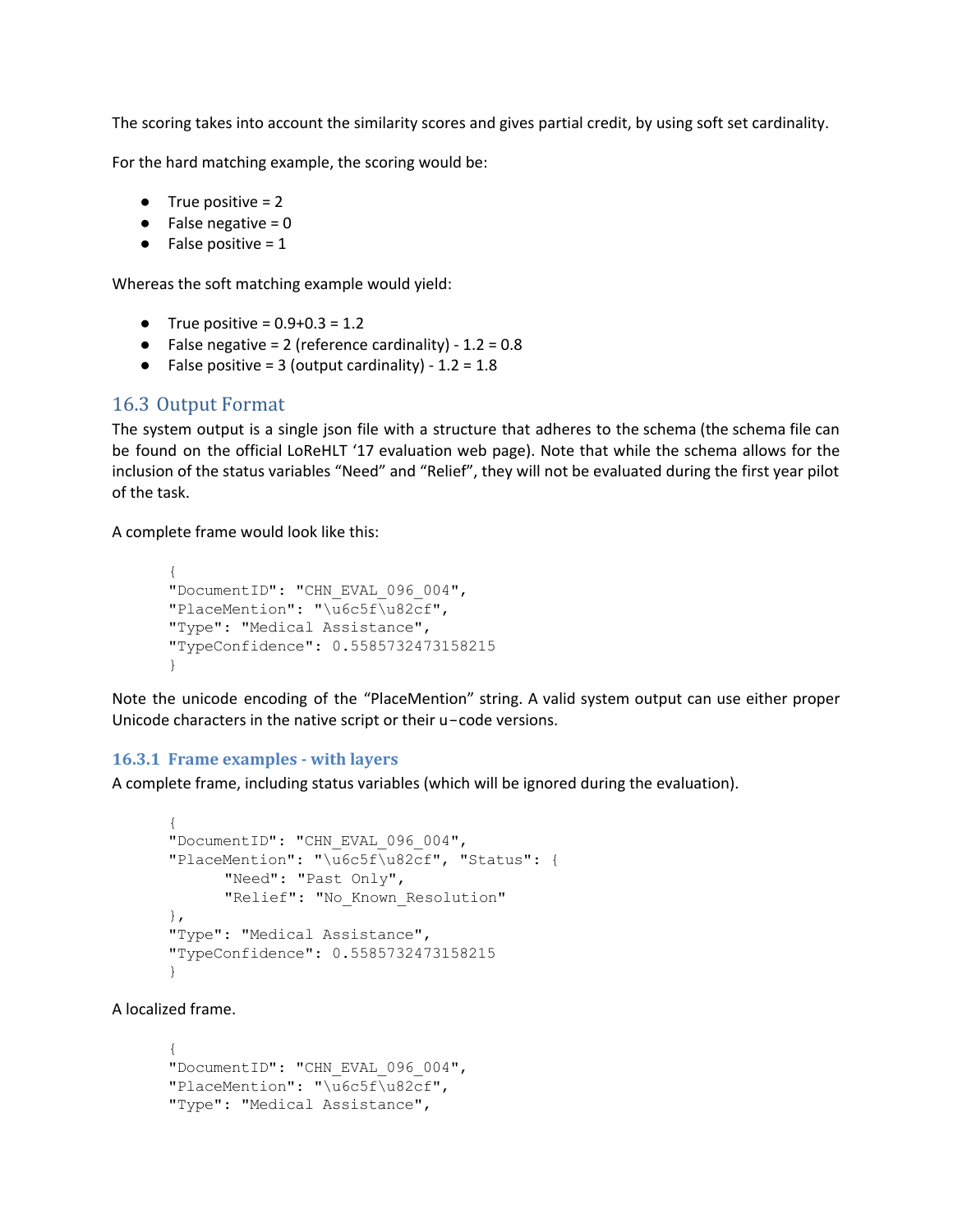```
"TypeConfidence": 0.5585732473158215
}
```
A non-localized frame. This is the minimum information required for a frame to be valid.

```
{
"DocumentID": "CHN_EVAL_096_004",
"Type": "Medical Assistance",
"TypeConfidence": 0.5585732473158215
}
```
### 16.4 The Appen Annotations and Special Cases

The Appen annotations look like this:

TYPE: Type1 TIME: Past Only Resolution: Sufficient PLACE: Place1

Each annotation includes these 4 lines and each audio segment may correspond to multiple of these 4 line combinations. However, these lines may include multiple Types and locations. For example:

TYPE: Type1, Type2 TIME: Past Only Resolution: Sufficient PLACE: Place1

This, for the purposes of this evaluation, counts as two frames, both localized to Place1, with Types being Type1 and Type2. In the cases where there is one Type and multiple locations or multiple Types and zero or one locations we consider each possible combination of Type and location as a separate frame.

A special case is when this structure contains multiple Types and multiple locations, like below:

```
TYPE: Type1, Type2
TIME: Past Only
Resolution: Sufficient
PLACE: Place1, Place2
```
This is meant be read as: "Type1 at Place1 or Place2 or both" and "Type2 at Place1 or Place2 or both". So each type may be connected to either or both types, it is ambiguous.

It is clear how to evaluate this at the "Type" layer: all types must be assigned to the segment. It is not clear how we may evaluate at the "Type+Place" layer, due to the ambiguity: if a system output contains "Type1 at Place2", we do not know if that is correct, since Type1 may only apply to Place1. Only a very small percentage of all annotations fall under this special case, so we ignore these segments when evaluating at the Type+Place layer.

However, these segments will be taken into account when evaluating at the Type and Relevance layers.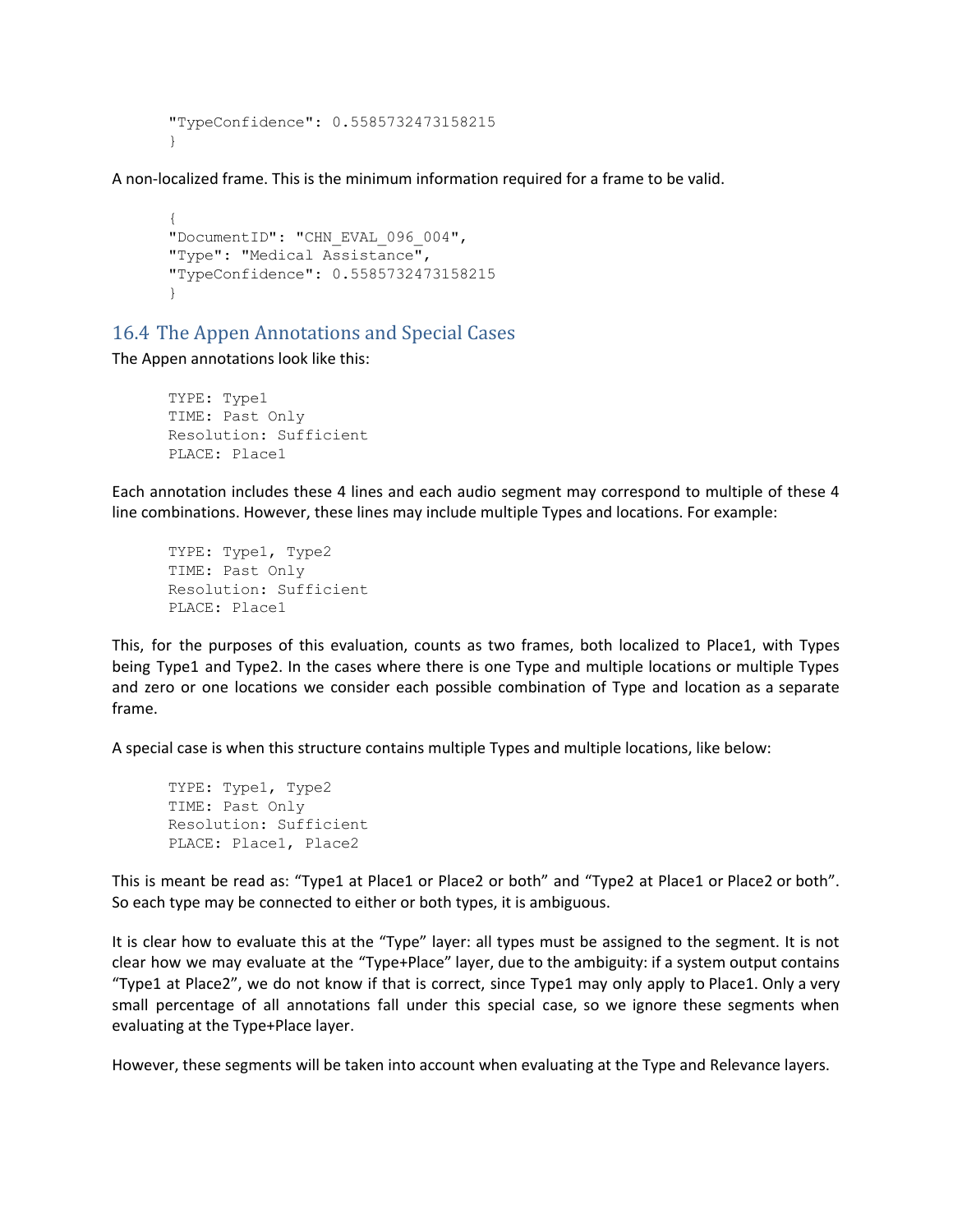### 16.5 System Submission Format

The JSON formatted system output file as described in subsection [16.3,](#page-21-0) should be named 'system\_output.json', and placed in a flat-file hierarchy and compressed into either a .tgz or .zip file. There are no restrictions on the submission file name besides the suffix '.tgz' or '.zip'.

## <span id="page-23-0"></span>17 Entity Discovery and Linking (EDL) Evaluation Specifications

### 17.1 Task Definition

Given a document collection in the incident language (IL), an EDL system is required to automatically identify and classify entity mentions into pre-defined entity types, and link them to a pre-assembled Knowledge Base (KB). In addition, for entity mentions that do not have KB entries, i.e. NIL entity mentions, an EDL system must cluster them.

As with the NER task in LOREHLT16, in the LOREHLT17 EDL task, the mention type is limited to named mentions only and the entity types are limited to Geo-Political Entity (GPE), Location (LOC) including Facility (FAC) as defined in other entity-related tasks, Person (PER), and Organization (ORG).

For more details on NER, please consult LDC's Simple Named Entity Annotation Guidelines. LDC has also released EDL annotation guidelines specifically tailored for LOREHLT. Both are available where LORELEI materials are stored. If you are an open participant and do not have direct access to the web site, please contact LDC at [lorelei-poc@ldc.upenn.edu.](mailto:lorelei-poc@ldc.upenn.edu)

Participants may also refer to TAC KBP 2016 for EDL annotation guidelines, a copy of which can be accessed at: [https://tac.nist.gov/2016/KBP/guidelines/TAC\\_KBP\\_2016\\_EDL\\_Guidelines\\_V1.1.pdf](https://tac.nist.gov/2016/KBP/guidelines/TAC_KBP_2016_EDL_Guidelines_V1.1.pdf)

#### **17.1.1 Knowledge Base (KB)**

The reference KB – all in English – will consist of four input sources as follows. For details, please refer to the relevant document released by LDC.

- 1. GeoNames ([http://www.geonames.org/\)](http://www.geonames.org/) for GPE and LOC entities;
- 2. CIA World Leaders List [\(https://www.cia.gov/library/publications/world-leaders-1/](https://www.cia.gov/library/publications/world-leaders-1/)) for PER entities;
- 3. Appendix B of the CIA World Factbook for ORG entities [https://www.cia.gov/library/publications/resources/the-world-factbook/appendix/appendix-b.h](https://www.cia.gov/library/publications/resources/the-world-factbook/appendix/appendix-b.html) [tml](https://www.cia.gov/library/publications/resources/the-world-factbook/appendix/appendix-b.html) ;
- 4. Manually augmented incident-, region- and/or domain-relevant PER and ORG entities that do not appear in (1) through (3).

A small sample KB has been distributed for participants to become familiar with the format, which includes a few examples of manually augmented entries, unrelated to any IL's to avoid exposing evaluation-sensitive information.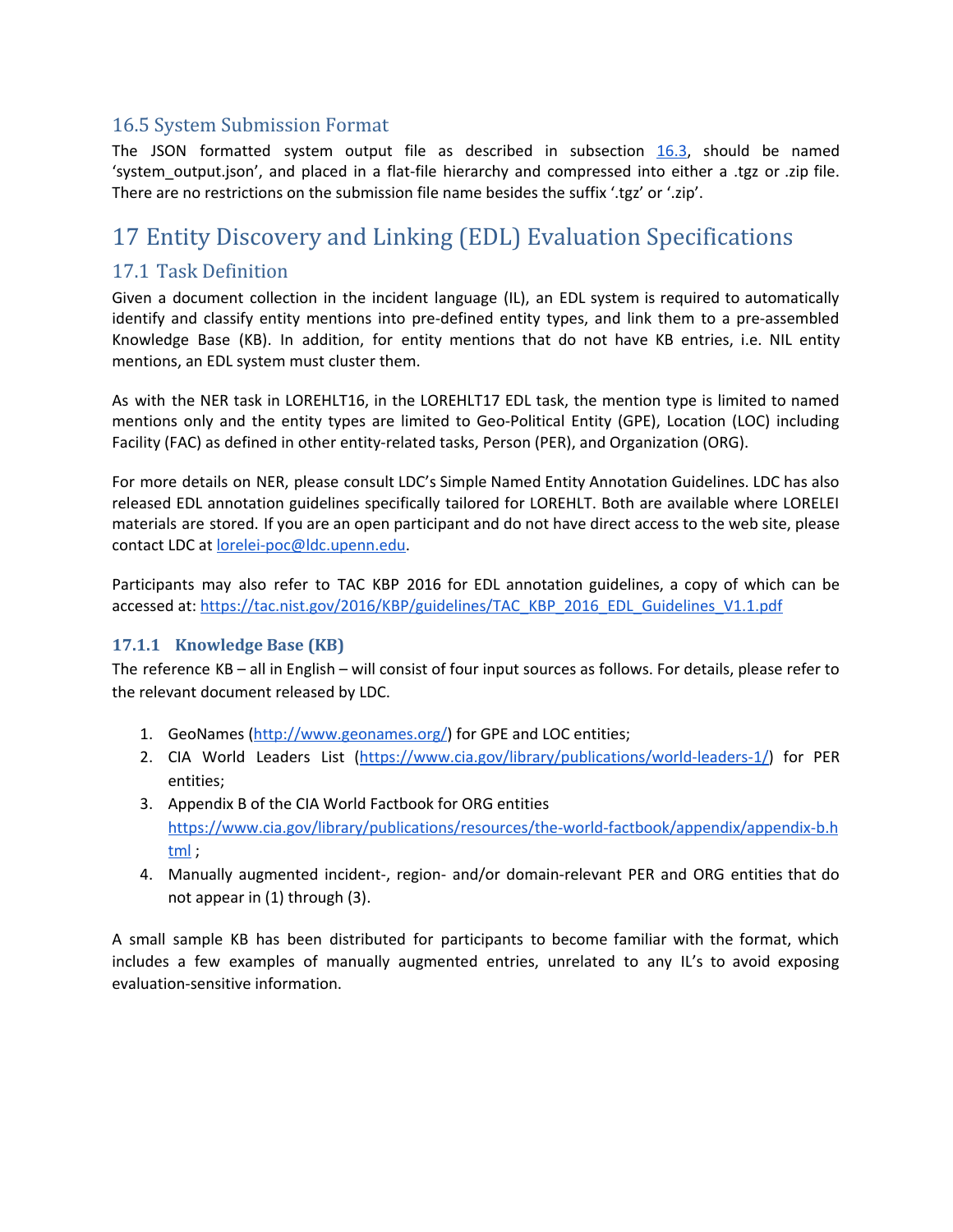### 17.2 Performance Measurements

Scoring metrics from the TAC KBP2015/2016 EDL task will be extended to the EDL task. Specifically, Precision, Recall and F1 scores will be reported for the following metrics (applicable to both 10% feedback and final scores):

#### **Mention Evaluation**

- strong\_mention\_match (NER)
- strong\_typed\_mentin\_match (NERC)
- overlap\_maxmax\_micro
- overlap\_maxsum\_micro
- overlap\_summax\_micro
- overlap\_sumsum\_micro

#### **Linking Evaluation**

- strong\_typed\_all\_match (NERLC)
- strong\_typed\_link\_match (NELC)
- strong\_typed\_nil\_match (NENC)

#### **Tagging evaluation**

● entity\_match (KBIDs)

#### **Clustering evaluation**

- mention ceaf
- typed\_mention\_ceaf
- typed\_mention\_ceaf\_plus

#### **Clustering diagnostics**

- mention\_ceaf;docid=<micro>(CEAFm-doc)
- mention\_ceaf:is\_first:span (CEAFm-1st)

For more details on these metrics, refer to section 2.2 in the 2015 KBP overview paper a[t](http://nlp.cs.rpi.edu/paper/kbp2016.pdf) <http://nlp.cs.rpi.edu/paper/kbp2016.pdf> and section 14.2 in the 2016 LoReHLT evaluation plan at [https://www.nist.gov/file/326366.](https://www.nist.gov/file/326366)

The EDL scorer is posted at [https://github.com/wikilinks/neleval.](https://github.com/wikilinks/neleval)

Please note that for the 10% feedback score, the reference data will not include cross-document NIL coreference.